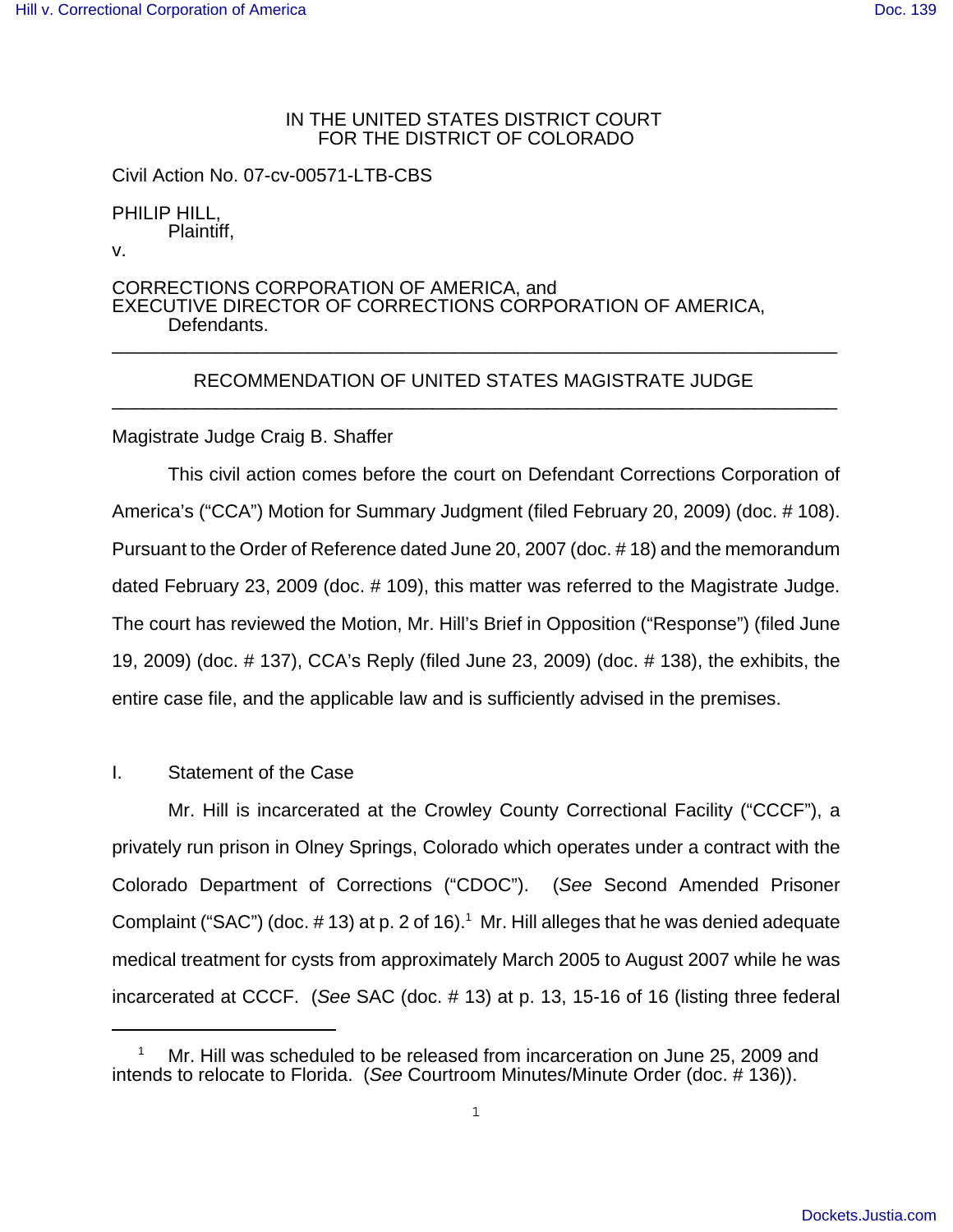claims and three state law claims). On May 9, 2008, the District Judge dismissed Claim Two and Defendants Ortiz, Miller, Schoenmakers, and John and Jane Does from the lawsuit. (*See* Order (doc. # 81)). In Claims One and Five, Mr. Hill alleges pursuant to 42 U.S.C. § 1983 that the remaining Defendants violated his constitutional rights under the Eighth Amendment. (*See* SAC (doc. # 13) at p. 15 of 16). In Claims Three, Four, and Six, Mr. Hill alleges negligence, medical negligence and malpractice, and intentional infliction of emotional distress pursuant to state law. (*See* SAC (doc. # 13) at p. 16 of 16). Mr. Hill seeks declaratory relief, compensatory damages, and punitive damages. (*See id.* at pp. 15-16 of 16).

# II. Defendant CCA's Motion for Summary Judgment

A. Standard of Review

The purpose of a summary judgment motion is to assess whether trial is necessary. Rule 56(c) provides that summary judgment shall be granted if the pleadings, depositions, answers to interrogatories, admissions, or affidavits show that there is no genuine issue of material fact and the moving party is entitled to judgment as a matter of law. The non-moving party has the burden of showing that issues of undetermined material fact exist. A party seeking summary judgment bears the initial responsibility of informing the court of the basis for its motion and identifying those portions of the pleadings, depositions, interrogatories, and admissions on file together with affidavits, if any, that it believes demonstrate the absence of genuine issues for trial.

*Nutting v. RAM Southwest, Inc.*, 106 F. Supp. 2d 1121 (D. Colo. 2000) (internal quotation

marks and citations omitted). The Tenth Circuit Court of Appeals has described the

standard of review for a summary judgment motion in a lawsuit brought by a plaintiff in his

*pro se* capacity:

For dispositive issues on which the plaintiff will bear the burden of proof at trial, he must go beyond the pleadings and designate specific facts so as to make a showing sufficient to establish the existence of an element essential to [his] case in order to survive summary judgment. [E]vidence, including testimony, must be based on more than mere speculation, conjecture, or surmise. Unsubstantiated allegations carry no probative weight in summary judgment proceedings. Because Mr. [Hill] is representing himself, we liberally construe his pleadings; however, we do not act as his advocate.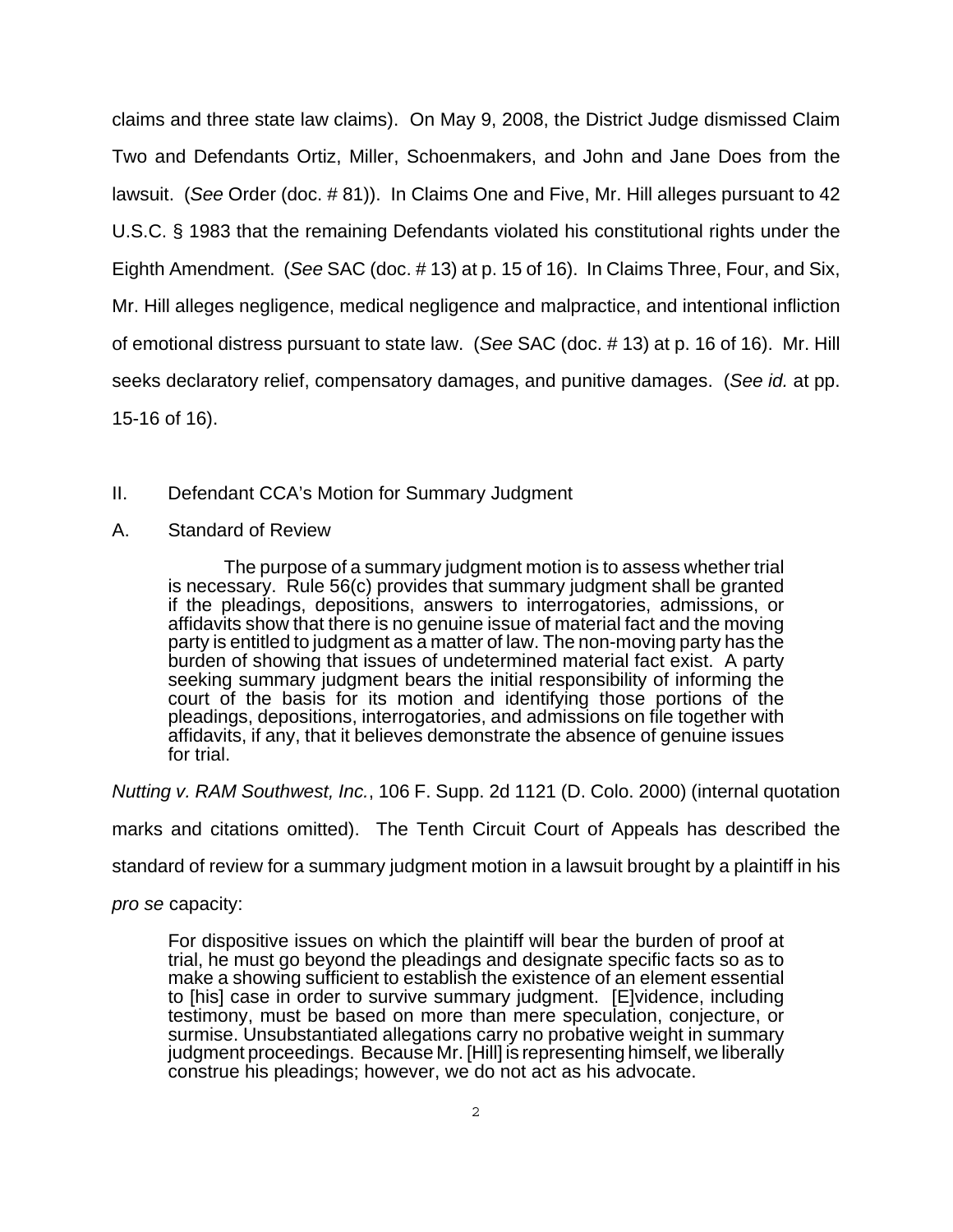*Cardoso v. Calbone*, 490 F.3d 1194, 1197 (10th Cir. 2007) (internal quotation marks and citations omitted).

As the SAC has been sworn to under penalty of perjury (*see* doc. # 13 at p. 15 of 16), the court may treat it as an affidavit. *Green v. Branson*, 108 F.3d 1296, 1301 n. 1 (10th Cir. 1997). *See also Conaway v. Smith*, 853 F.2d 789, 792 (10th Cir. 1988) ("Although a nonmoving party may not rely merely on the unsupported or conclusory allegations contained in his pleadings, a verified complaint may be treated as an affidavit for purposes of summary judgment if it satisfies the standards for affidavits set out in Rule 56(e)."). "Rule 56(e) requires that the affidavit be based on personal knowledge, contain facts which would be admissible at trial, and show that the affiant is competent to testify on the matters stated therein." *Conaway*, 853 F.2d at 792. Where the court treats a verified complaint as an affidavit, whether a party's affidavit in opposition to summary judgment is "sufficient to create a genuine issue of material fact must be evaluated in light of the principle that 'conclusory allegations without specific supporting facts have no probative value.' " *Nichols v. Hurley*, 921 F.2d 1101, 1113 (10th Cir. 1990) (quoting *Evers v. General Motors Corp.*, 770 F.2d 984, 986 (11th Cir. 1985)). "[T]here may be cases where the sole reliance on a verified complaint would be insufficient to meet a nonmoving party's burden . . . , especially when the allegations contained in the pleading are merely conclusory." *Conaway*, 853 F.2d at 792-93. An affidavit merely stating conclusory allegations is insufficient to withstand a defendant's properly supported motion for summary judgment. *See Lujan v. National Wildlife Fed'n*, 497 U.S. 871, 884 (1990) (quoting Fed. R. Civ. P. 56(e) ("When a motion for summary judgment is made and supported as provided in this rule, an adverse party may not rest upon the mere allegations or denials of the adverse party's pleading")). The court must determine whether Mr. Hill has met his burden of presenting specific facts to overcome CCA's Motion.

3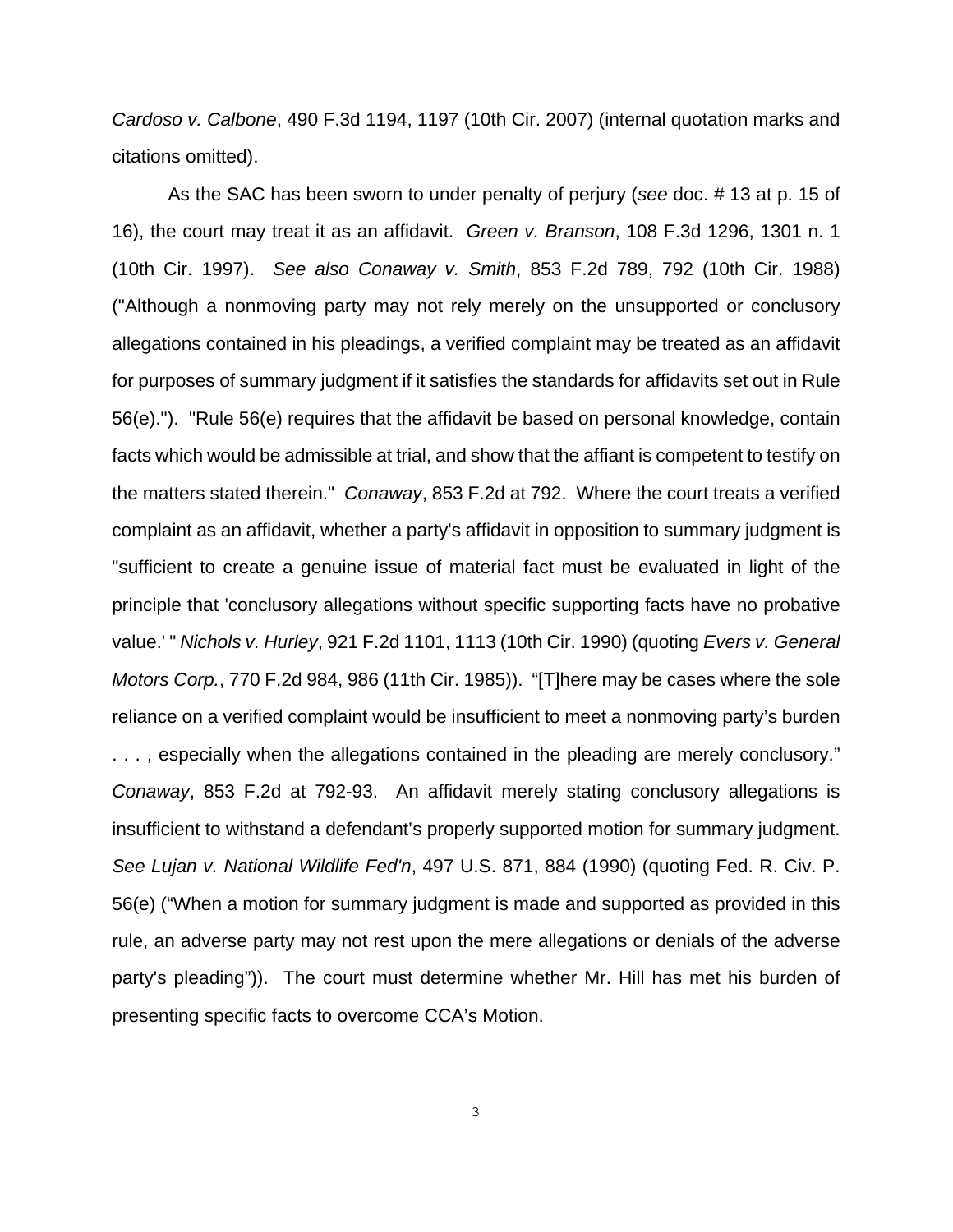B. Analysis

1. Claims One and Five for Violation of the Eighth Amendment

The Eighth Amendment prohibits the infliction of "cruel and unusual punishments." U.S. CONST. Amend. VIII. "[T]he treatment a prisoner receives in prison and the conditions under which he is confined are subject to scrutiny under the Eighth Amendment." *Farmer v. Brennan*, 511 U.S. 825, 832 (1994) (citation omitted). Certain conditions of confinement, if they inflict pain unnecessarily and wantonly, may constitute cruel and unusual punishment under the Eighth Amendment. *Whitley v. Albers*, 475 U.S. 312, 319 (1986). The Eighth Amendment prohibits prison officials from being deliberately indifferent to the serious medical needs of prisoners in their custody. *See Estelle v. Gamble*, 429 U.S. 97, 104-06 (1976) ("[D]eliberate indifference to serious medical needs of prisoners constitutes the 'unnecessary and wanton infliction of pain' proscribed by the Eighth Amendment.") (internal quotation marks and citation omitted).

An Eighth Amendment claim involves "a two-pronged inquiry, comprised of an objective component and a subjective component." *Self v. Crum*, 439 F.3d 1227, 1230 (10th Cir.), *cert. denied*, 549 U.S. 856 (2006). "Under the objective inquiry, the alleged deprivation must be sufficiently serious to constitute a deprivation of constitutional dimension." *Self*, 439 F.3d at 1230 (internal quotation marks and citation omitted). *See also Hudson v. McMillian*, 503 U.S. 1, 9 (1992) (Eighth Amendment violation recognized only if medical needs are "serious"). "[A] medical need is sufficiently serious 'if it is one that has been diagnosed by a physician as mandating treatment or one that is so obvious that even a lay person would easily recognize the necessity for a doctor's attention.'" *Hunt v. Uphoff*, 199 F.3d 1220, 1224 (10th Cir. 1999) (*quoting Ramos v. Lamm*, 639 F.2d 559, 575 (10th Cir. 1980)). Under the subjective inquiry, the defendant must have acted with a "sufficiently culpable state of mind." *Wilson v. Seiter*, 501 U.S. 294, 298 (1991). The subjective component follows from the principle that "'only the unnecessary and wanton

4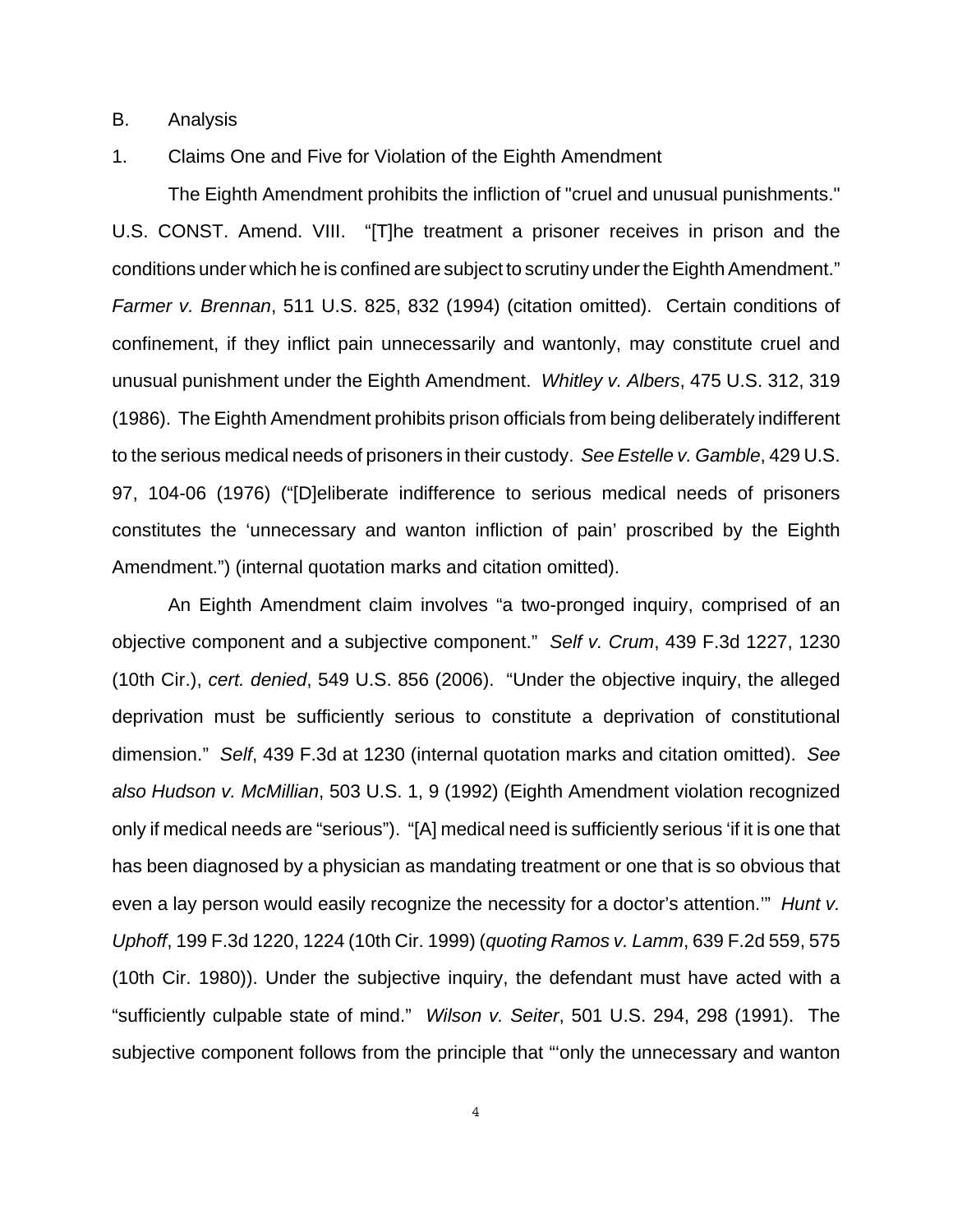infliction of pain implicates the Eighth Amendment.'" *Farmer*, 511 U.S. at 834 (quoting *Wilson*, 501 U.S. at 297). An inmate's complaint of inadequate medical care amounts to an Eighth Amendment claim if the inmate alleges "acts or omissions sufficiently harmful to evidence deliberate indifference to serious medical needs." *Estelle*, 429 U.S. at 106.

Deliberate indifference requires a higher degree of fault than negligence or even gross negligence. *Berry v. City of Muskogee, Oklahoma*, 900 F.2d 1489, 1495-96 (10th Cir. 1990) (citation omitted). An official acts with deliberate indifference if his or her conduct "disregards a known or obvious risk that is very likely to result in the violation of a prisoner's constitutional rights." *Berry*, 900 F.2d at 1496. The Supreme Court explained the test for deliberate indifference:

We reject petitioner's invitation to adopt an objective test for deliberate indifference. We hold instead that a prison official cannot be found liable under the Eighth Amendment for denying an inmate humane conditions of confinement unless the official knows of and disregards an excessive risk to inmate health or safety; the official must both be aware of facts from which the inference could be drawn that a substantial risk of serious harm exists, and he must also draw the inference.

*Farmer*, 511 U.S. at 837. *See also Whitley*, 475 U.S. at 319 ("It is obduracy and wantonness, not inadvertence or error in good faith, that characterize the conduct prohibited . . . .").

Thus, in order to establish an Eighth Amendment claim that prison officials were deliberately indifferent to his medical needs, Mr. Hill must demonstrate that (1) he suffered objectively serious medical needs and (2) that the prison officials actually knew of and deliberately disregarded those needs. *See Ramos*, 639 F.2d at 575 (two-pronged standard "requires deliberate indifference on the part of prison officials and it requires the prisoner's medical needs to be serious"); *Dulany v. Carnahan*, 132 F.3d 1234, 1239 (8th Cir. 1997) (same) (citation omitted).

An Eighth Amendment violation may also lie where the inmate complains of treatment that is merely delayed, rather than refused. *Sealock v. Colorado*, 218 F.3d 1205, 1210 (10th Cir. 2000). In such circumstances, the inmate is required to make an additional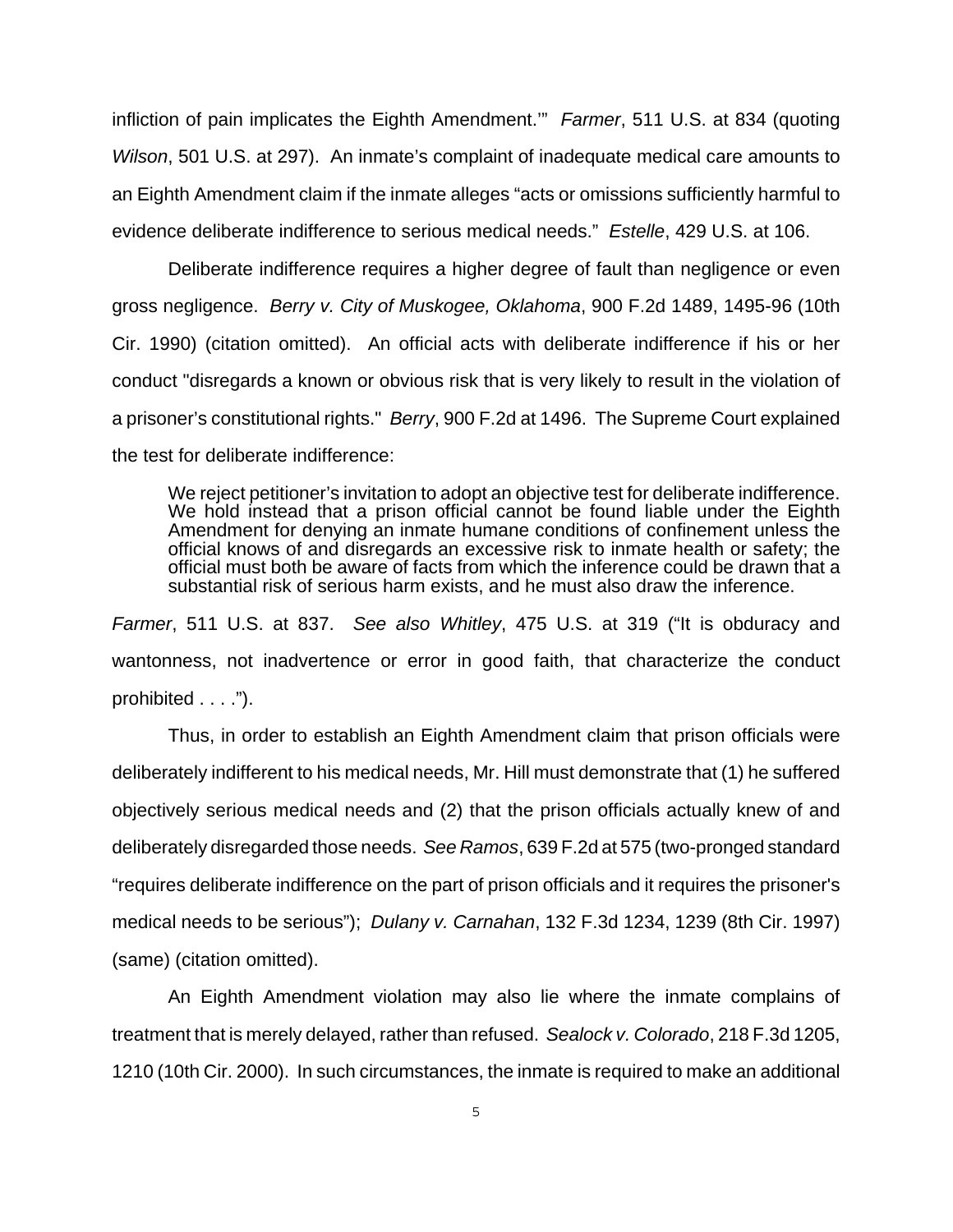showing that the delay in receiving care caused "substantial harm." *Id*. Causation is also a necessary element of a § 1983 claim of deliberate indifference. *Daniels v. Gilbreath*, 668 F.2d 477, 488-89 (10th Cir. 1982).

In its analysis, the court assumes that Mr. Hill suffered an objectively serious medical need. (*See Gutierrez v. Peters*, 111 F.3d 1364, 1373-74 (7th Cir. 1997) ("we have no hesitation concluding" that pilonidal cyst is sufficiently serious medical condition)). The court next examines whether Defendants acted with deliberate indifference. Mr. Hill alleges that his serious medical condition "was not timely or properly treated . . . ." (SAC (doc. #

13) at p. 5 of 16 ¶ 2). Mr. Hill alleges:

The defendants failed to give adequate medical treatment to the plaintiff.

The defendants delayed in providing surgery for the plaintiff, which in turn, caused the development of multiple cyst outbreak and body poisoning.

The defendants delayed in providing an expert and specialist for the serious medical problems of the plaintiff which caused severe complications and furtherance of pain and suffering.

The defendants failed to adequately treat the serious medical problem during the first surgery which caused the furtherance of medical complications.

(SAC (doc. # 13) at p. 13 of 16). Mr. Hill summarizes his allegations against CCA and the

Executive Director of CCA:

Defendant Correctional Corporation of America (CCA) and the Executive Director of CCA are named because they have failed to act despite the numerous complaints and violations both state and federal which have been filed against the CCCF facility and staff, they have failed to carryout there [sic] responsibilities to promote adequate medical care in the CCCF facility, they have failed to provide adequate and qualified medical care in the CCCF facility, they have failed to provide adequate and qualified medical and prison staff for the CCCF facility, they have failed to adequately train, supervise, and direct there [sic] medical and prison staff at the CCCF facility, they have failed to remedy unlawful medical conditions and practices that they are well informed about, they have failed to adequately establish proper policy and procedures in the medical department and in the facility that would enable the proper medical treatment for all inmates.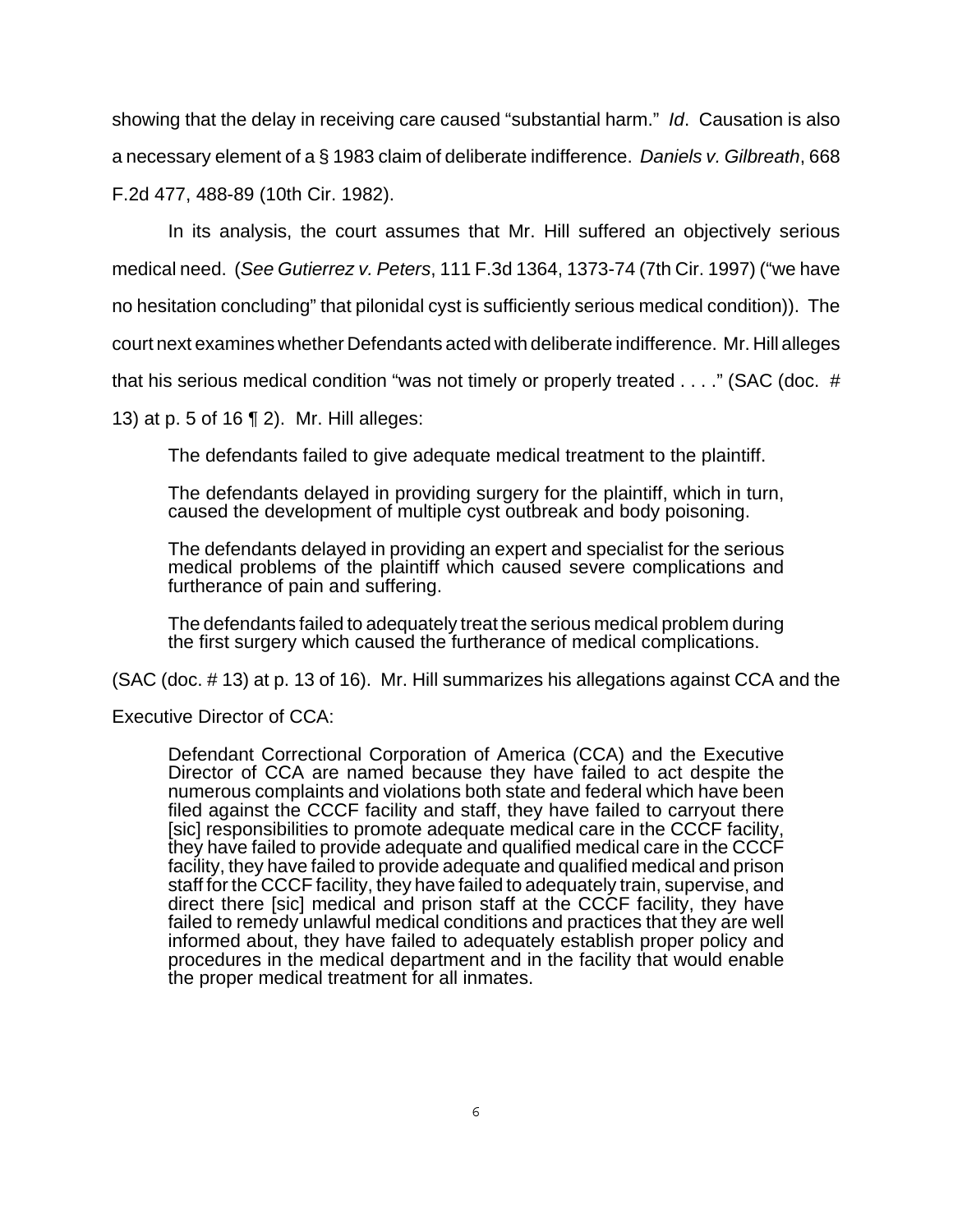(SAC (doc.  $\#$  13) at ¶ 62).<sup>2</sup>

At all times relevant to this case, Mr. Hill was incarcerated at CCCF. (*See* SAC (doc. # 13) at p. 5 ¶¶1-5). Mr. Hill arrived at CCCF on March 3, 2005. (*See* Transcript of Deposition of Mr. Hill (CCA's Exhibit A-1) (doc. # 108-2 at p. 3 of 8)). Upon arriving at CCCF, Mr. Hill explained to the medical staff that he had a history of developing pilonidal cysts, which started five months earlier when he was housed at the Jefferson County Jail. (*See id*. at p. 4 of 8; *see also* Mr. Hill's Exhibit 1-L (doc. # 137 at p. 21 of 26)).

On or about May 11, 2005, Dr. Sutton examined Mr. Hill at CCCF medical. At that time Dr. Sutton determined that the pilonidal cyst did not require immediate surgery and prescribed an antibiotic. (*See* CCA's Exhibit A-1 (doc. # 108-2 at pp. 5-6 of 8)). Mr. Hill took the antibiotics for forty-five days and a nurse practitioner saw him for a medical follow-up examination on or about June 28, 2005. (*See id*. at p. 7 of 8)). The nurse practitioner determined that Mr. Hill needed surgery and informed him that she would schedule a surgery consultation for him. (*See id*.).

Mr. Hill had a surgery consultation on July 7, 2005 with Dr. Rina Shinn at the Colorado Mental Health Institute at Pueblo ("CMHI"). (*See* CCA's Exhibit A-1 (doc. # 108-2 at p. 8 of 8); Declaration of Dr. Herbert Servis (CCA's Exhibit A-2) (doc. # 108-3 at p. 2 of 5 ¶ 2); CCA's Exhibit A-3 (doc. # 108-4 at p. 2 of 2)). During the surgery consultation, Dr. Shinn noted that Mr. Hill had a draining sinus tunnel with external opening on his right buttock, two inches from the right side of the midline. The diagnosis was a pilonidal cyst. Mr. Hill reported to Dr. Shinn that he had a history of cysts off and on for the previous five years. (*See* CCA's Exhibit A-2 (doc. # 108-3 at p. 2 of 5 ¶ 2; CCA's Exhibit A-3 (doc. # 108-4 at p. 2 of 2)).

Dr. Servis performed surgery on Mr. Hill on November 10, 2005. Dr. Servis excised

<sup>&</sup>lt;sup>2</sup> Pursuant to the Waiver of Service by Defendant Corrections Corporation of America, "[t]here is no person at Corrections Corporation of America with the title Executive Director." (*See* doc. # 35).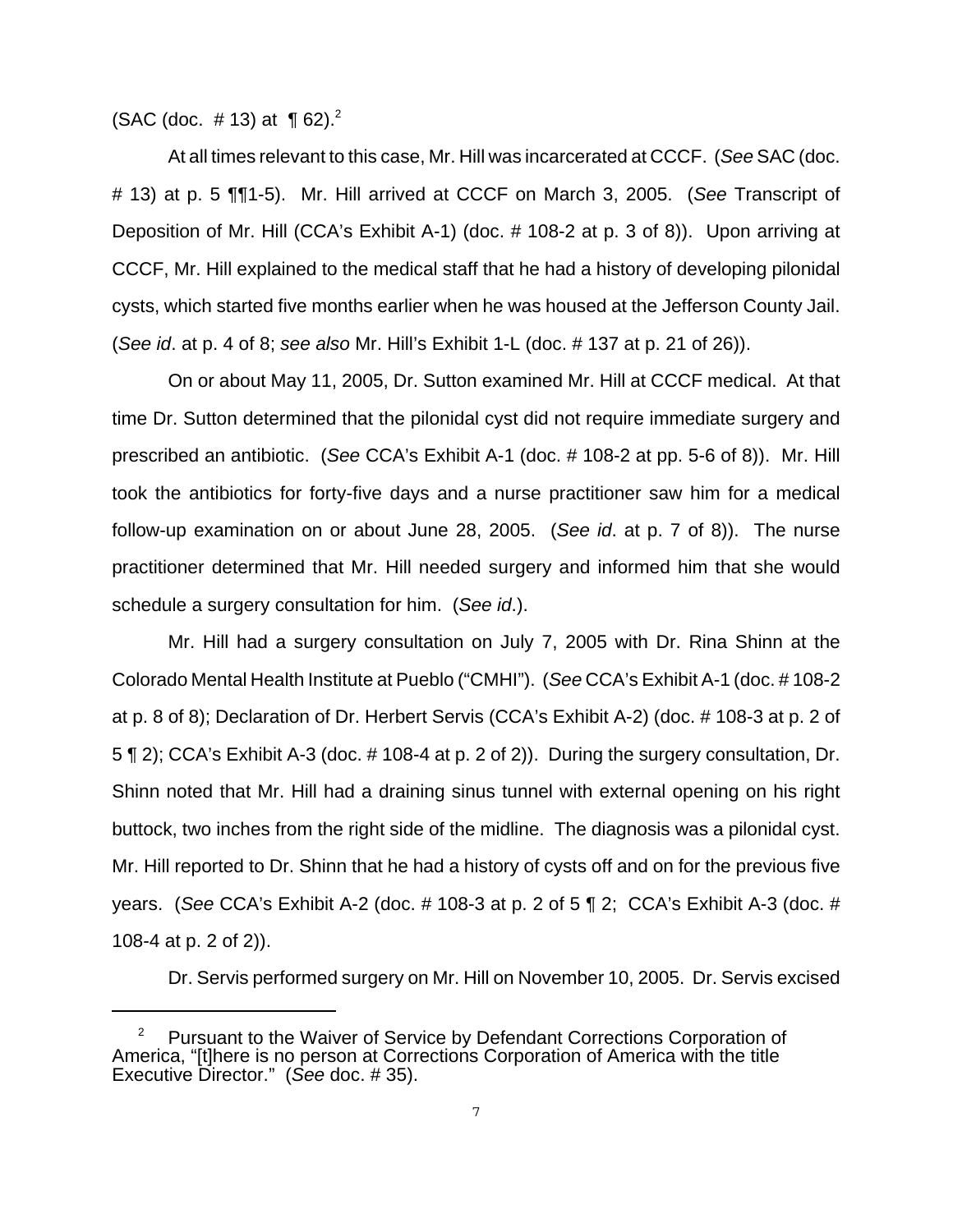the cyst area. Normally, the surgical procedure performed would resolve the problem Mr. Hill was experiencing ninety-five percent of the time. (*See* CCA's Exhibit A-2 (doc. # 108-3 at pp. 2-3 of 5 ¶ 3); CCA's Exhibit A-4 (doc. # 108-5 at pp. 2-3 of 4)). Mr. Hill alleges that the delay in receiving this surgery "had allowed the track of the cyst and drainage to travel along the rectal lining and was located below the anal opening causing a great alarm that the infection may have entered the bowel region which would develop severe injury which also could result in death." (SAC (doc. # 13) at p. 6 of 16 ¶ 11). However, the evidence shows that none of these alleged possibilities actually occurred. Mr. Hill was next examined by Dr. Servis on November 25, 2005. Mr. Hill's surgical wound was healing properly. (*See* CCA's Exhibit A-2 (doc. # 108-3 at p. 3 of 5 ¶ 4)). Dr. Servis prescribed two types of pain medication. (*See* Mr. Hill's Exhibit 1-A (doc. # 137 at p. 10 of 26); *see also* Mr. Hill's Exhibit 1-A (doc.  $\#$  137 at p. 10 of 26)).<sup>3</sup> Dr. Shinn examined Mr. Hill on January 9, 2006 and noted that the surgical wound had healed. (*See* CCA's Exhibit A-2 (doc. # 108-3 at p. 3 of 5 ¶ 5); *see also* Mr. Hill's Exhibit 1-M (doc. # 137 at p. 23 of 26)). Mr. Hill alleges that on January 24, 2006, "upon belief, the area w[h]ere the cyst existed was now infected." (SAC (doc. # 13) at p. 9 of 16 ¶ 37). However, contrary to Mr. Hill's allegation, there is no evidence in the medical record before the court that Mr. Hill had an infection at that time.

On February 16, 2006, while examining Mr. Hill, Dr. Shinn found another area that was bleeding. It was in a different location than the original cyst and was diagnosed as a possible anal fistula. (*See* CCA's Exhibit A-2 (doc. # 108-3 at p. 3 of 5 ¶ 6); CCA's Exhibit A-5 (doc. # 108-6 at p. 2 of 2) (same as Mr. Hill's Exhibit 1-C (doc. # 137 at p. 12 of 26)).

While Mr. Hill alleges that CCCF staff denied or changed his prescribed pain medications (*see, e.g.*, SAC (doc. # 13) at pp. 7, 9, 10, 11 of 16 ¶¶ 22, 38, 52-53, 56, 59), none of these unidentified individuals is currently a defendant in this lawsuit. Further, the record reflects that Mr. Hill was almost continuously prescribed pain medication and that CCCF staff noted those prescriptions. (*See* Mr. Hill's Exhibits 1-A, 1-B, 1-E, 1-F, 1-G, 1-H, 1-I, 1-K, 1-M (doc. # 137 at pp. 10-11, 14-18, 20, 23 of 26)).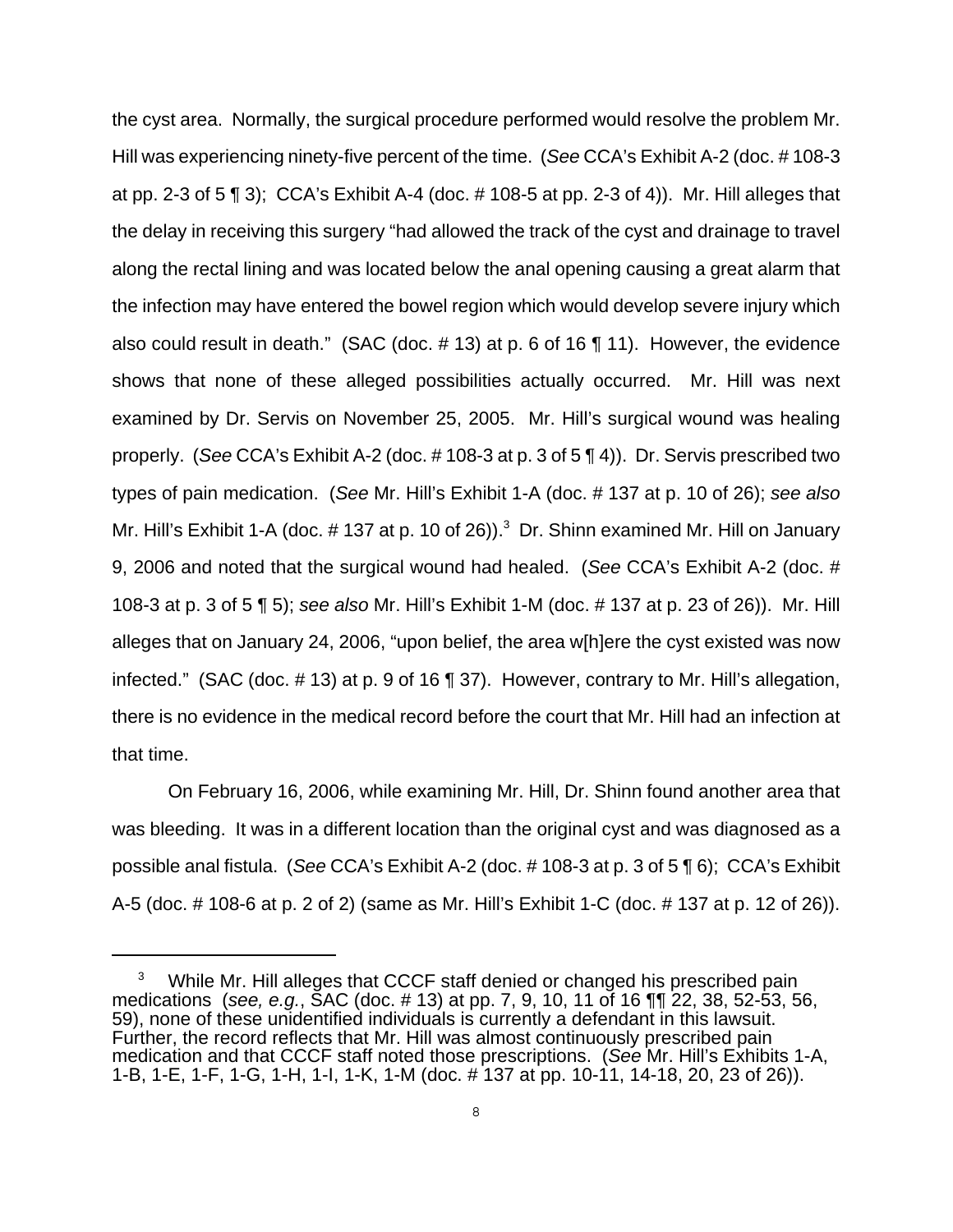Again, Mr. Hill alleges that "there was an added danger developing because the cyst was now dangerously close to Hill's sphincter and the area would be hard to keep infection free after the operation. The risk of loss of bow[e]l movements was a definite possibility because of the delay." (SAC (doc. # 13) at p. 9 of 16 ¶ 43). Again, the evidence shows that none of these alleged possibilities actually occurred. On March 23, 2006, Dr. Servis performed a second surgery on Mr. Hill and excised the new problem area of the sinus track. (*See* CCA's Exhibit A-2 (doc. # 108-3 at p. 3 of 5 ¶ 7); CCA's Exhibit A-6 (doc. # 108-7 at pp. 2-3 of 3)). Dr. Shinn saw Mr. Hill again on June 19, 2006, and determined that Mr. Hill's wound "had healed nicely." (*See* CCA's Exhibit A-2 (doc. # 108-3 at pp. 3-4 of 5 ¶ 8); CCA's Exhibit A-7 (doc. # 108-8 at p. 2 of 2); *see also* Mr. Hill's Exhibit 1-H (doc. # 137 at p. 17 of 26)).

Dr. Shinn next examined Mr. Hill on February 5, 2007, after Mr. Hill had complained of drainage from the peri-anal opening. Dr. Shinn "observed punctuate draining point" at that time. Mr. Hill's pain medication was resumed and an appointment was made for Mr. Hill to be examined further by Dr. Servis. (*See* CCA's Exhibit A-2 (doc. # 108-3 at p. 4 of 5 ¶ 9); CCA's Exhibit A-8 (doc. # 108-9 at p. 2 of 2) (same as Mr. Hill's Exhibit 1-D (doc. # 137 at p. 13 of 26)). Dr. Servis examined Mr. Hill on February 22, 2007 and noted that the previous cyst excision had healed without complication. Dr. Servis noted that Mr. Hill had "a small pit in the natal cleft distally approximately 5 mm from the inferior edge of the incision." Dr. Servis found "no apparent infection or inflammation at this time." Dr. Servis recommended a re-evaluation under general anesthesia with proctoscopy . . . and a complete evaluation of the anal canal." (*See* CCA's Exhibit A-2 (doc. # 108-3 at p. 4 of 5 ¶ 10); CCA's Exhibit A-9 (doc. # 108-10 at p. 2 of 2)).

Dr. Servis performed an examination under anesthesia on March 15, 2007. "There was no evidence of an extension into the anus" and "the latest wound area was clean and healing well." (*See* CCA's Exhibit A-2 (doc. # 108-3 at p. 4 of 5 ¶ 11); CCA's Exhibit A-10

9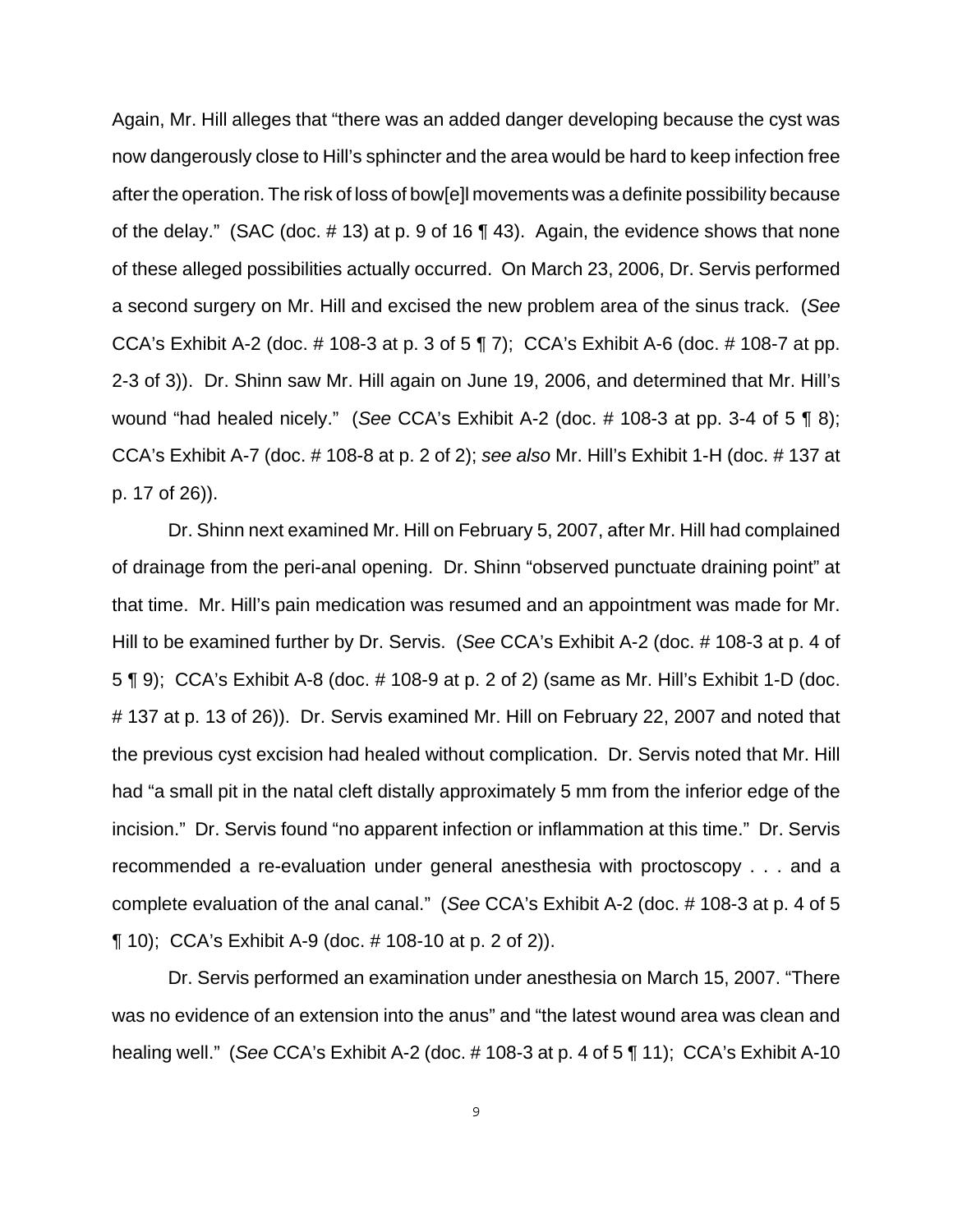(doc. # 108-11 at p. 2 of 2)). Dr. Servis conducted a follow-up examination of Mr. Hill on March 22, 2007, at which time he noted that Mr. Hill's surgical wound was "completely healed, and there was no drainage." (*See* CCA's Exhibit A-2 (doc. # 108-3 at pp. 4-5 of 5 ¶ 11); CCA's Exhibit A-11 (doc. # 108-12 at p. 2 of 2)).

During a further examination by Dr. Servis on May 17, 2007, Mr. Hill complained of a new drainage site. Mr. Hill had developed "a separate site at the 7 o'clock position from the anus." "Attempts to probe the site back in the anal canal were unsuccessful." Dr. Servis prescribed "a triple antibiotic ointment" and "another examination in approximately one month." (*See* CCA's Exhibit A-2 (doc. # 108-3 at pp. 4-5 of 5 ¶ 12); CCA's Exhibit A-12 (doc. # 108-13 at p. 2 of 2)). When Dr. Servis next examined Mr. Hill on June 14, 2007, the wound in the peri-anal region [was] healed with triple antibiotic ointment," and "[t]here ha[d] been no recurrence" since the last examination. (*See* CCA's Exhibit A-2 (doc. # 108-3 at p. 5 of 5 ¶ 13); CCA's Exhibit A-13 (doc. # 108-14 at p. 2 of 2)).

Dr. Servis saw Mr. Hill for the last time on August 23, 2007, when Mr. Hill had some complaints of continued drainage. Dr. Servis noted a small dimple that appeared healed. After a long discussion with Dr. Servis, Mr. Hill was satisfied that "his peri-anal symptoms were more than ninety percent improved . . . , that this is a manageable problem," and that "he will seek medical attention if it gets worse." Dr. Servis planned to see Mr. Hill "on a routine basis in approximately 3-4 months. . . ." (*See* CCA's Exhibit A-2 (doc. # 108-3 at p. 5 of 5 ¶ 14); CCA's Exhibit A-14 (doc. # 108-15 at p. 2 of 2)).

First, to the extent that Mr. Hill alleges that he received inadequate treatment, he has not demonstrated that the course of treatment provided so deviated from the standard of care as to reflect deliberate indifference. *See Smith v. Jenkins*, 919 F.2d 90, 93 (8th Cir. 1990) (plaintiff entitled to prove his case by establishing that doctor's "course of treatment, or lack thereof, so deviated from professional standards that it amounted to deliberate indifference in violation of his eighth amendment right to be free from cruel and unusual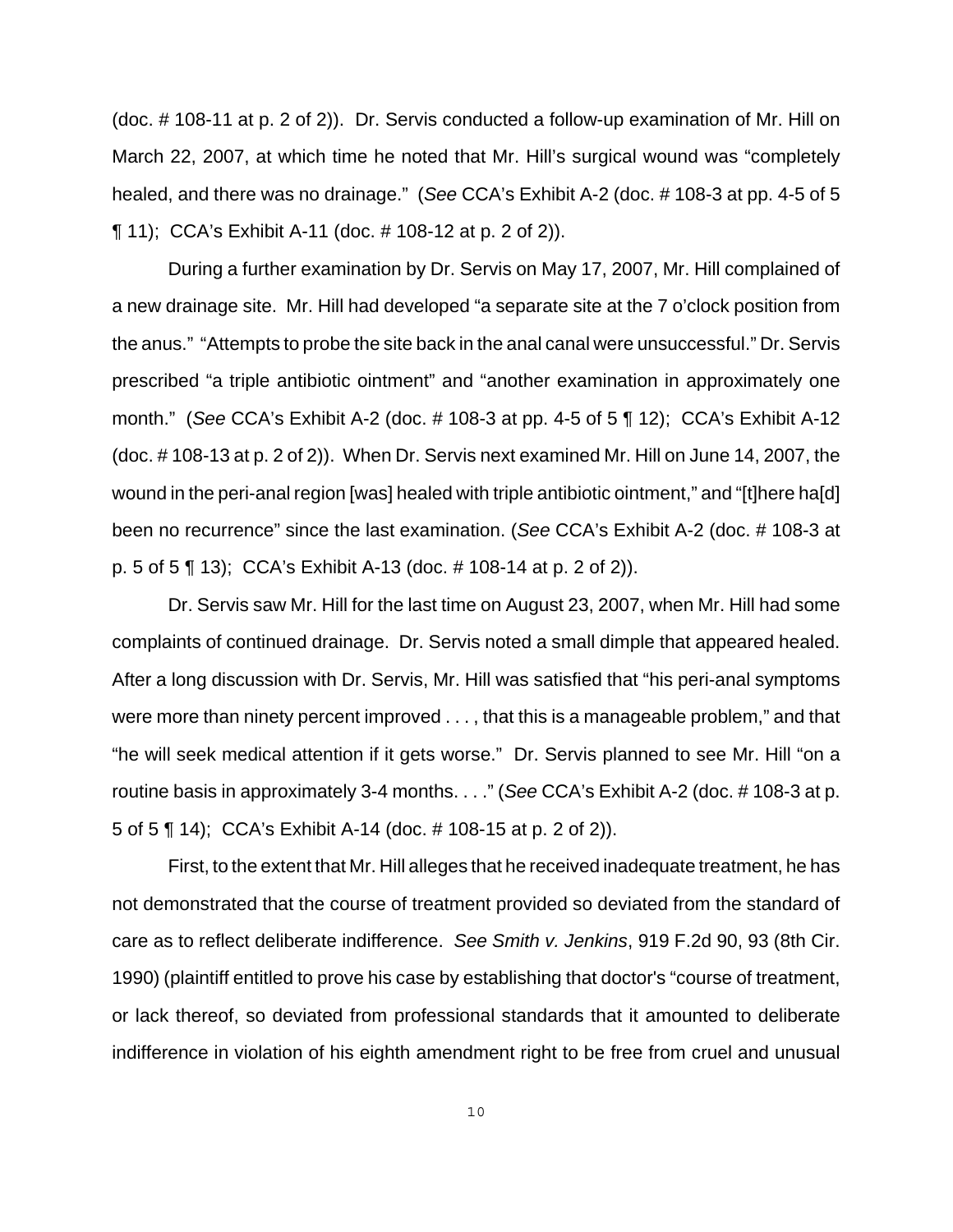punishment."). Mr. Hill has presented only his conclusory allegations, not sufficient evidence to refute CCA's evidence that his treatment was based on an objective evaluation of his medical needs. "The record does not even approach establishing a denial of adequate medical care, much less an issue relating to a culpable state of mind, *i.e.*, a deliberate indifference . . . to . . . medical conditions." *Handy v. Price*, 996 F.2d 1064, 1067 (10th Cir. 1993). Contrary to Mr. Hill's allegations, the evidence demonstrates that Mr. Hill was provided continuous and adequate medical care throughout the time period alleged in the SAC. For this reason, Mr. Hill's allegations do not form a basis for relief pursuant to § 1983.

Second, Mr. Hill merely presents conclusory allegations that amount to no more than his disagreement with the treatment provided. Mr. Hill's disagreement with the medical treatment he received does not rise to the level of a constitutional violation. *See Estelle*, 429 U.S. at 107 (disagreement regarding treatment is not sufficient to maintain a deliberate indifference cruel and unusual punishment claim). Whether a course of treatment is appropriate "is a classic example of a matter for medical judgment," that is insufficient to sustain a claim under the Eighth Amendment. *Estelle*, 429 U.S. at 107 (noting that medical decision to forego one form of treatment may be negligence but is not a constitutional violation). *See also Perkins v. Kansas Dept. Corrections*, 165 F.3d 803, 811 (10th Cir. 1999) ("[A] prisoner who merely disagrees with a diagnosis or a prescribed course of treatment does not state a constitutional violation."); *Olson v. Stotts*, 9 F.3d 1475, 1477 (10th Cir. 1993) ("[a] difference of opinion does not support a claim of cruel and unusual punishment"); *Ledoux v. Davies*, 961 F.2d 1536, 1537 (10th Cir. 1992) ("Plaintiff's belief that he needed additional medication, other than that prescribed by the treating [medical provider] . . . is . . . insufficient to establish a constitutional violation.") (citations omitted); *Ramos*, 639 F.2d at 575 (difference of opinion between inmate and prison medical staff regarding treatment or diagnosis does not itself state a constitutional violation). The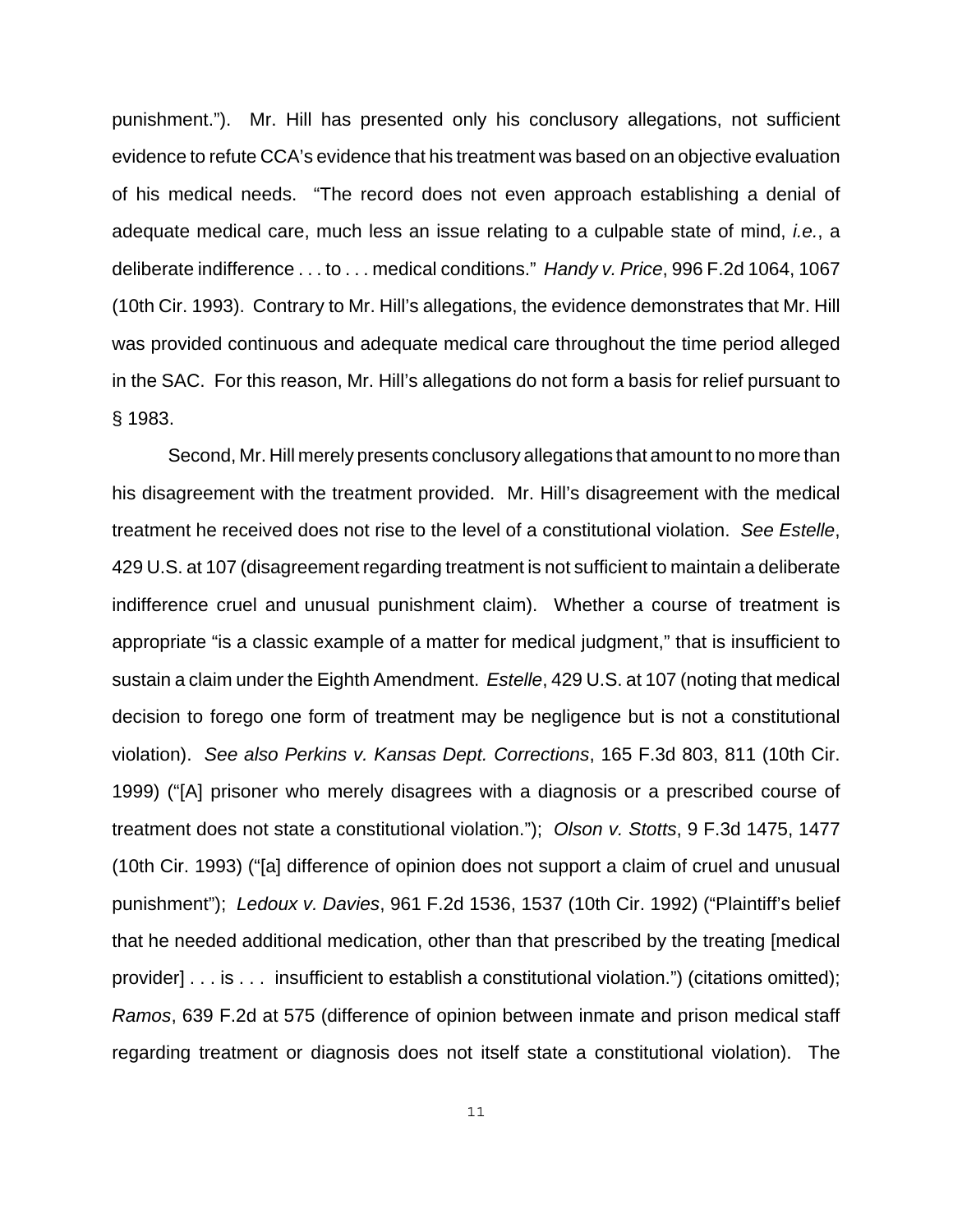medical evidence in the record contradicts Mr. Hill's conclusory allegations. As a layperson untrained in medicine, Mr. Hill is not qualified to determine the proper course of treatment for his medical condition or to contradict the medical evidence in the record. *See Barrett v. Coplan*, 292 F. Supp. 2d 281, 285 (D.N.H. 2003) ("Adequate medical care requires treatment by qualified medical personnel who provide services that are of a quality acceptable when measured by prudent professional standards in the community, tailored to an inmate's particular medical needs, and that are based on medical considerations.") (internal quotation marks and citation omitted). Mr. Hill's disagreement with his medical treatment does not form a basis for relief pursuant to § 1983.

Third, Mr. Hill's opinion that the treatment he received was ineffective amounts to no more than an allegation of negligence. "'[A] complaint that a physician has been negligent in diagnosing or treating a medical condition does not state a valid claim of medical mistreatment under the Eighth Amendment.'" *Green*, 108 F.3d at 1304 (citing *Estelle*, 429 U.S. at 106). *See also Pressley v. Blaine*, 544 F. Supp. 2d 446, 454 (W.D. Pa. 2008) ("Medical malpractice may give rise to a tort claim in state court but does not necessarily rise to the level of a federal constitutional violation.") (citations omitted). For this reason also, Mr. Hill's allegations do not form a basis for relief pursuant to § 1983.

To the extent that Mr. Hill alleges that his treatment was delayed, he has not met his burden of demonstrating that the delay caused him any harm. Only delays that result in "substantial harm" violate the Eighth Amendment. *See Sealock*, 218 F.3d at 1210 (delay in providing medical care to a prisoner constitutes an Eighth Amendment violation only if it results in substantial harm) (citing *Olsen v. Stotts*, 9 F.3d 1475, 1477 (10th Cir. 1993) (18 month delay for elective heart surgery did not violate Eighth Amendment)); *White v. State of Colorado*, 82 F.3d 364, 366-67 (10th Cir. 1996) (two-year delay in surgery on inmate's leg did not violate the Eighth Amendment because the delay caused no further damage to the leg). Other than his own lay opinion, Mr. Hill has presented no evidence that he was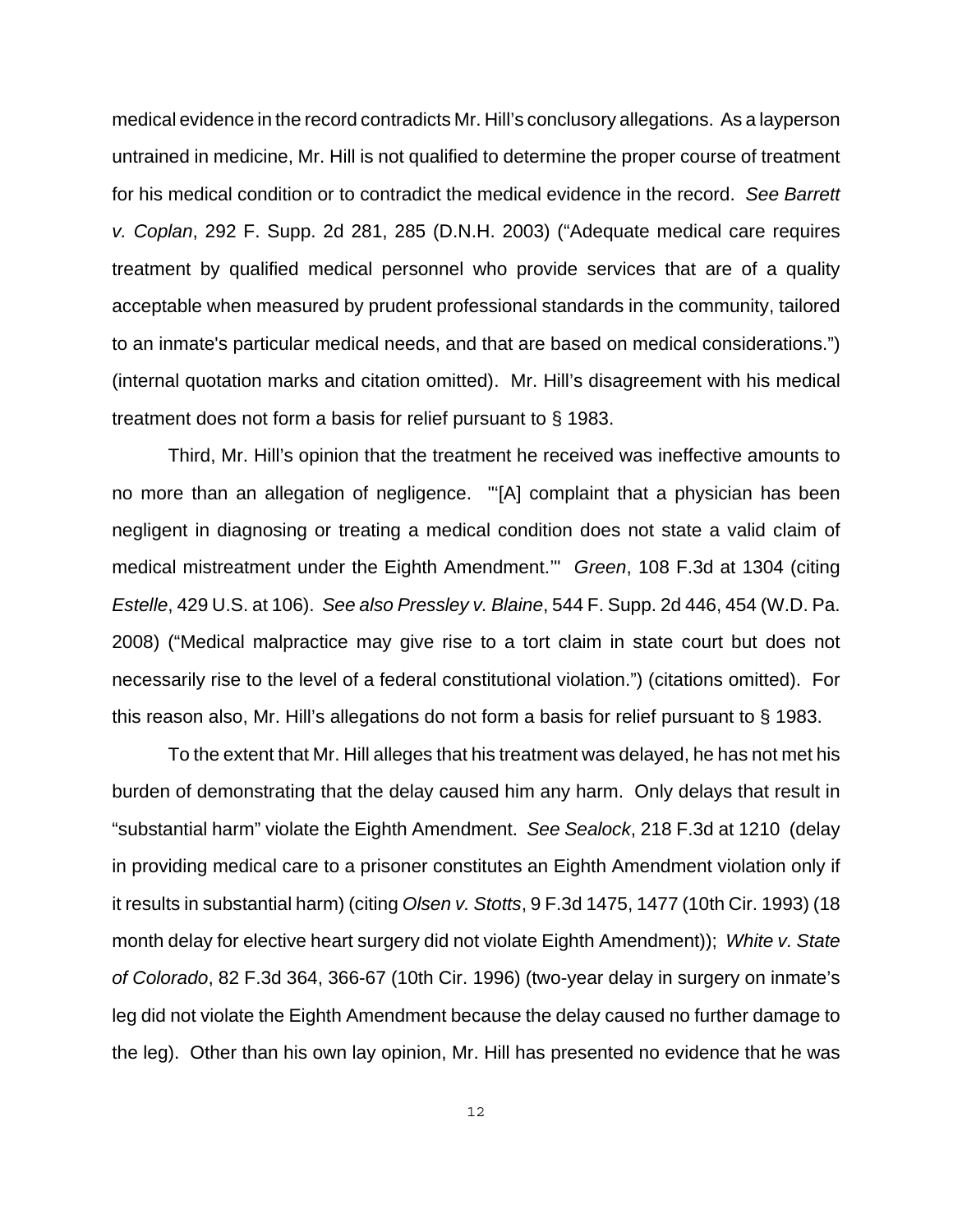harmed or his condition worsened in any way due to the actions of CCA. The evidence in the record does not support Mr. Hill's allegation that there was any delay "in providing surgery" or that any delay caused him harm.

"Any delay in Mr. Hill receiving his initial surgical consultation could not have resulted in a worsening of his perianal condition. When the first surgical excision was performed, there was no evidence of other problem areas, even after probing. In addition, there is no way medical providers can locate secondary problem areas until they come to the surface and begin to drain. After the first excision there was no reason to believe an additional sinus track or cyst existed."

(*See* CCA's Exhibit A-2 (doc. # 108-3 at p. 5 of 5 ¶ 15).

Further, to the extent that Mr. Hill attempts to hold CCA liable under § 1983 for the acts of its employees, under § 1983 liability cannot be imposed "vicariously on a theory of respondeat superior." *Trujillo v. Williams*, 465 F.3d 1210, 1228 (10th Cir. 2006). *See also Smedley v. Corrections Corp. of America*, 175 Fed. Appx. 943, 946 (10th Cir. Dec. 20, 2005) (unpublished op.) ("[A] private actor such as CCA 'cannot be held liable solely because it employs a tortfeasor – or, in other words . . . cannot be held liable under § 1983 on a respondeat superior theory.' " (citation omitted)).<sup>4</sup> Rather, a private corporation is liable under § 1983 only when an official policy or custom of the corporation causes or is the "moving force of the constitutional violation." *Monell v. Dept. of Social Svcs*., 436 U.S. 658 2018 (1978). *See also Dubbs v. Head Start, Inc.*, 336 F.3d 1194, 1216 (10th Cir. 2003) (traditional municipal liability principles apply to claims brought pursuant to 42 U.S.C. §1983 against private corporations); *Austin v. Paramount Parks, Inc.*, 195 F.3d 715, 728 (4th Cir. 1999) ("a private corporation is liable under § 1983 *only* when an official policy of custom of the corporation cause the alleged deprivation of federal rights") (emphasis in original) (citation omitted). Thus, CCA would incur liability under § 1983 only if the harm had resulted from a policy or custom on the part of the corporation. *See Smedley*, 175 Fed. Appx. at 946 ("in order to hold CCA liable for the alleged tortious acts of its agents,

<sup>&</sup>lt;sup>4</sup> A copy of this unpublished decision is attached to this Recommendation.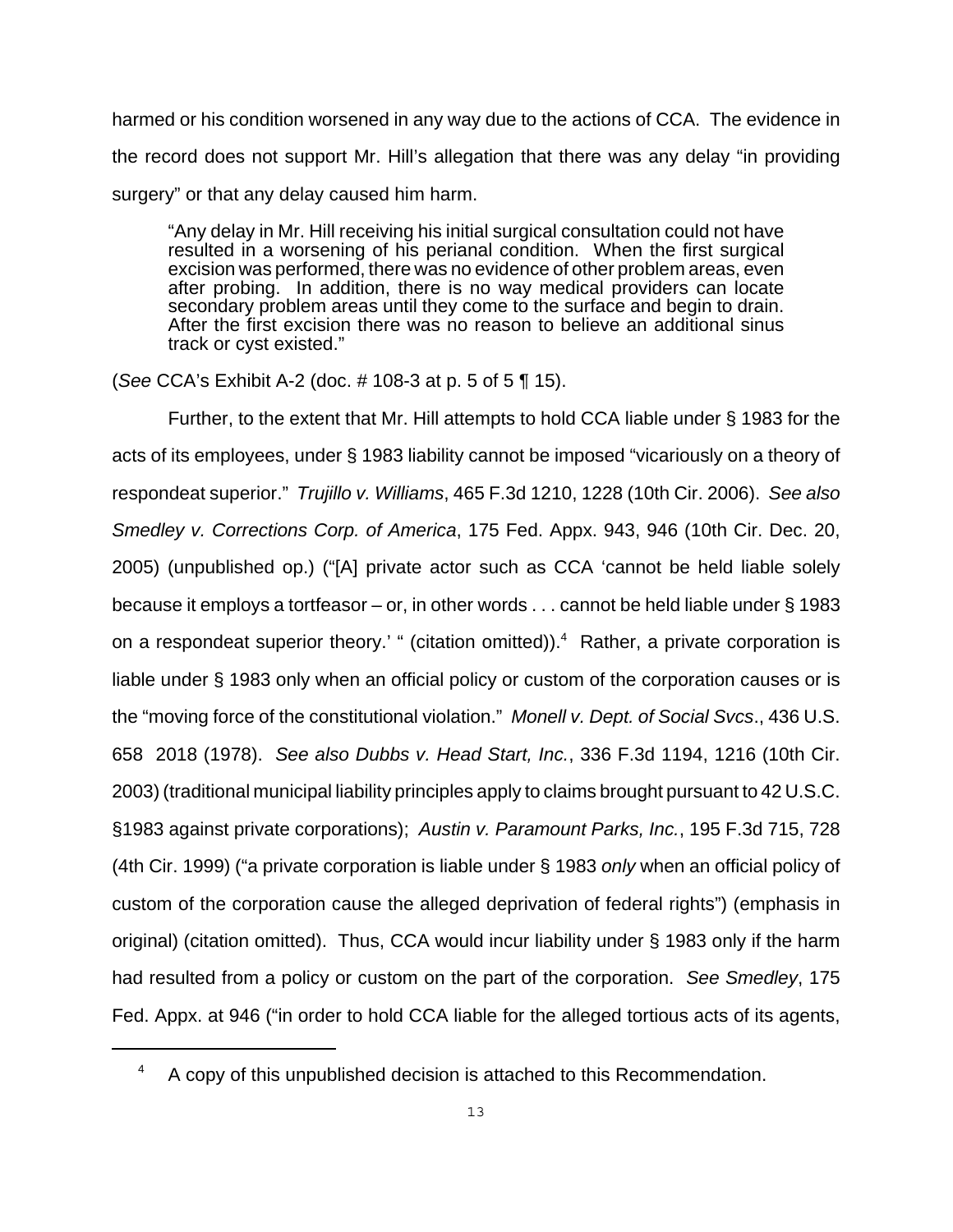[the plaintiff] must show that CCA directly caused the constitutional violation by instituting an 'official municipal policy of some nature,' that was the 'direct cause' or 'moving force' behind the constitutional violations" (citations omitted)).

"To establish municipal liability, a plaintiff must show (1) the existence of a municipal custom or policy and (2) a direct and causal link between the custom or policy and the violation alleged." *Jenkins v. Wood*, 81 F.3d 988, 993-994 (10th Cir. 1996) (citation omitted).

[I]t is not enough for a §1983 plaintiff merely to identify conduct properly attributable to the municipality. The plaintiff must also demonstrate that, through its deliberate conduct, the municipality was the 'moving force' behind the injury alleged. That is, a plaintiff must show that the municipal action was taken with the requisite degree of culpability and must demonstrate a direct causal link between the municipal action and the deprivation of federal rights.

*Board of County Comm'rs v. Brown*, 520 U.S. 397, 404 (1997) (emphasis in original). Other than the actions or inactions of CCA's employees, Mr. Hill makes no specific allegation concerning the alleged wrongful conduct of CCA. While Mr. Hill generally alleges that CCA has "failed to adequately establish proper policy and procedures in the medical department and in the facility that would enable the proper medical treatment of inmates" (*see* SAC (doc. # 13) at ¶ 62), he does not allege CCA's responsibility arises from its implementation of a custom or policy that resulted in his injury. Mr. Hill has not proffered any evidence that an official policy or custom of CCA was the "moving force" behind the alleged violation of his civil rights by CCA employees. For this reason also, Mr. Hill fails to establish a § 1983 claim against CCA. Further, as the court has determined that Mr. Hill has not demonstrated any constitutional violation by CCA employees, CCA cannot be held liable for an unconstitutional policy or custom. *See, e.g., Olsen v. Layton Hills Mall*, 312 F.3d 1304, 1317-18 (10th Cir. 2002) (declining to hold a municipality liable for an unconstitutional policy or custom "when there was no underlying constitutional violation by any of its officers"). In sum, Mr. Hill has established no violation of his Eighth Amendment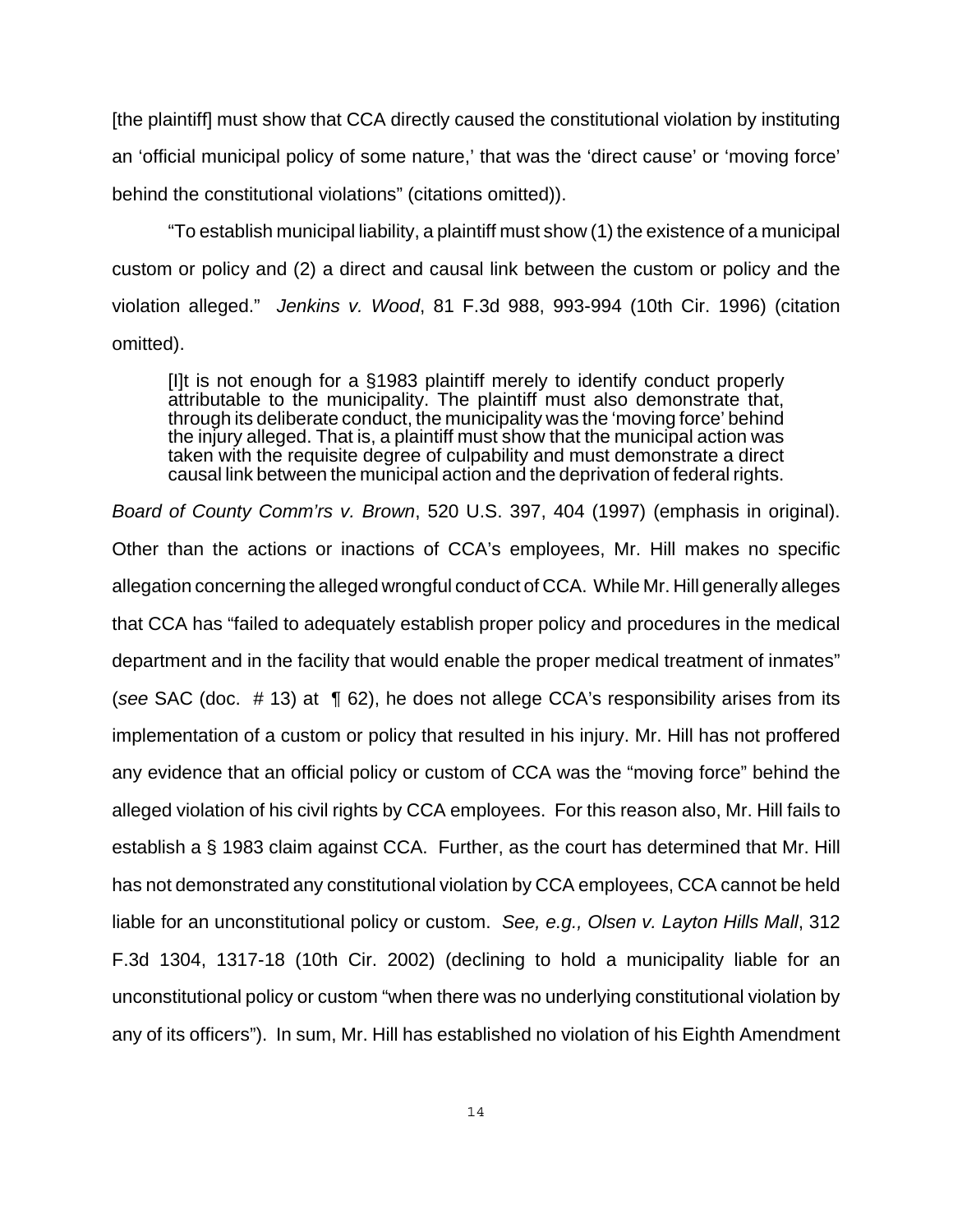constitutional rights by CCA sufficient to state any cognizable 42 U.S.C. § 1983 claim.<sup>5</sup>

# 2. Claims Three and Four for Negligence, Medical Negligence, and Malpractice

In his third and fourth claims for relief, Mr. Hill alleges negligence of the Defendants based upon his medical treatment at CCCF. (*See* SAC (doc. # 13) at pp. 11 of 16 ¶ 62, 16 of 16, ¶¶ 5-6). To the extent that Mr. Hill bases these claims on the negligence of physicians employed by CCA, the corporate practice of medicine doctrine precludes his

A defendant may not be held liable merely because of his or her supervisory position. *Grimsley v. MacKay*, 93 F.3d 676, 679 (10th Cir. 1996). There must be an affirmative link between the alleged constitutional violation and the defendant's own participation or failure to supervise. *Butler v. City of Norman*, 992 F.2d 1053, 1055 (10th Cir. 1993). *See also Stidham v. Peace Officer Standards and Training*, 265 F.3d 1144, 1157 (10th Cir. 2001) (for § 1983 claim, affirmative link between the defendant's conduct and any constitutional violation "must be alleged in the complaint as well as proven at trial").

<sup>5</sup> Mr. Hill indicates that he is suing Defendant "Executive Director of CCA" in his or her individual capacity. (*See* SAC (doc. # 13) at p. 2 of 16 ¶ 4). Personal capacity suits pursuant to § 1983 seek to impose personal liability upon a government official for actions he or she takes under color of state law. *Kentucky v. Graham*, 473 U.S. 159, 165-67 (1985). Individual liability under § 1983, regardless of the particular constitutional theory, must be based upon personal responsibility. *See Foote v. Spiegel*, 118 F.3d 1416, 1423-24 (10th Cir. 1997) (individual liability under § 1983 must be based on personal involvement in the alleged constitutional violation) (citation omitted); *Mitchell v. Maynard*, 80 F.3d 1433, 1441 (10th Cir. 1996) (personal participation is an essential allegation in a civil rights action) (citation omitted); *Bennett v. Passic*, 545 F.2d 1260, 1262-63 (10th Cir. 1976) ("Personal participation is an essential allegation in a § 1983 claim.").

Mr. Hill has failed to plead any facts to identify the "Executive Director of CCA" or to demonstrate that he or she had any personal participation in or any supervisory liability for the alleged violations of Mr. Hill's constitutional rights. Mr. Hill does not identify any specific action Defendant "Executive Director of CCA" took that gave rise to a constitutional violation. *See McKee v. Heggy*, 703 F.2d 479, 483 (10th Cir. 1983) (an individual cannot be held liable in a section 1983 action unless he "participated or acquiesced" in an alleged constitutional violation). Mr. Hill has not adequately alleged "an affirmative link between the supervisor and the violation, namely the active participation or acquiescence of the supervisor in the constitutional violation by the subordinates." *Serna v. Colorado Department of Corrections*, 455 F.3d 1146, 1151 (10th Cir. 2006) (internal quotation marks and citations omitted). At best, Mr. Hill's claims against Defendant "Executive Director of CCA" are unspecified *respondeat superior* claims that are insufficient to state a claim upon which relief can be granted. Defendant "Executive Director of CCA" is properly dismissed as to the federal law claims in this civil action.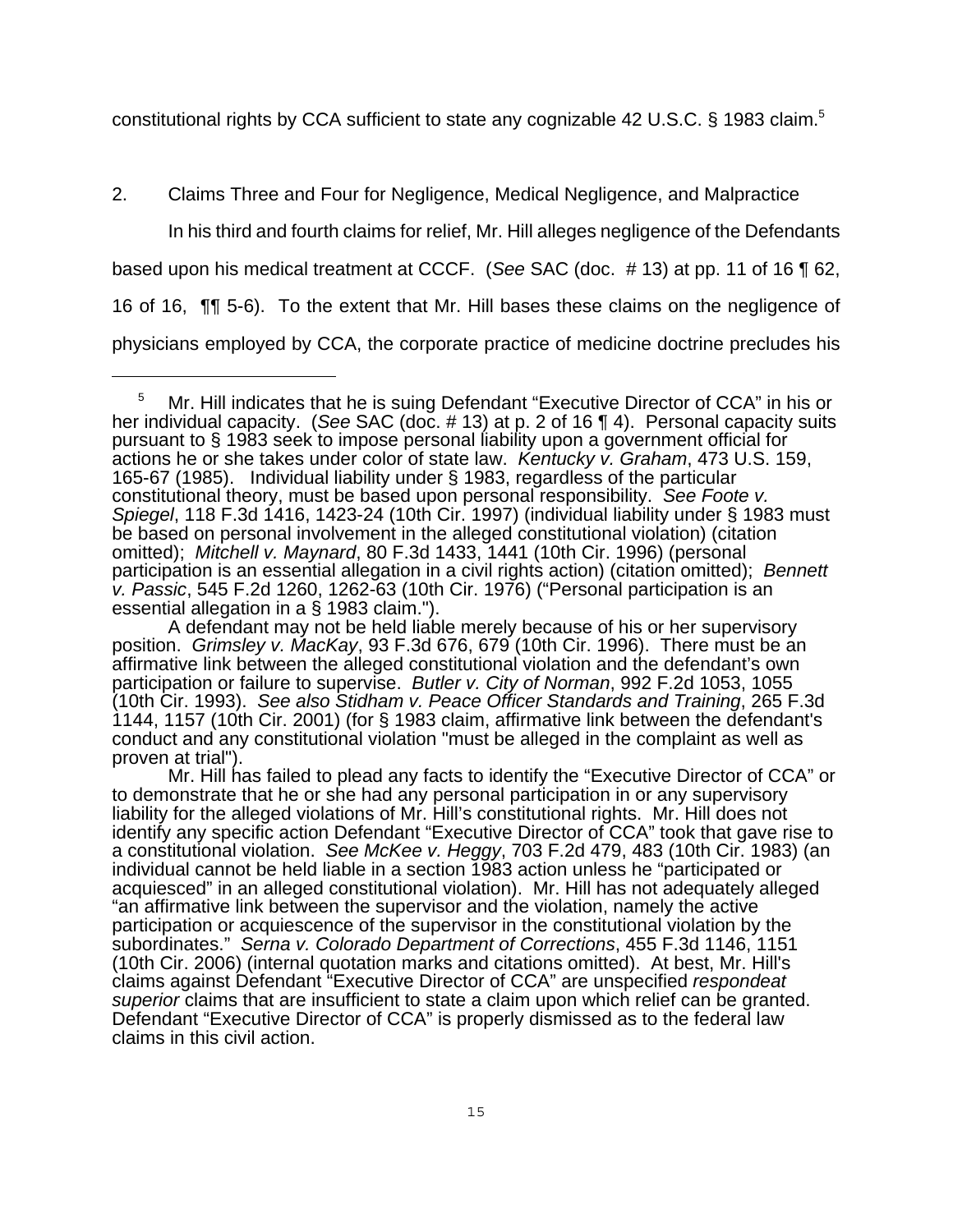claims.

In Colorado, under the common law corporate practice of medicine doctrine, "a corporation may not employ physicians, perform medical services, or interfere with a physician's independent medical judgment." *Estate of Harper v. Denver Health & Hosp. Auth.*, 140 P.3d 273, 275 (Colo. App. 2006) (citing *Pediatric Neurosurgery, P.C. v. Russell*, 44 P.3d 1063, 1067 (Colo. 2002) ("it is impossible for a fictional entity, a corporation, to perform medical actions or be licensed to practice medicine")). The doctrine shields corporations from vicarious liability for the negligent acts of their physicians. *See id*. at 275. In 2003, Colorado's General Assembly reinstated the corporate practice of medicine doctrine to the extent that caselaw had created an exception to it. *See* Colo. Rev. Stat. § 12-36-134(1)(b), (f) & (7)(a) (2005). While physicians may be employed by hospitals, *see* Colo. Rev. Stat. § 25-3-103.7(2), and by professional service corporations owned by physicians, *see* Colo. Rev. Stat. § 12-36-134, these legal relationships do not expose professional corporations and hospitals to vicarious liability for the negligent acts of their medical professionals. *See* Colo. Rev. Stat. § 12-36-134(1)(f) ("Nothing in this article shall be construed to cause a professional service corporation to be vicariously liable to a patient or third person for the professional negligence or other tortious conduct of a physician who is a shareholder or employee of a professional service corporation."). Thus, CCA does not owe Mr. Hill any legal duty for the alleged negligence of physicians employed at CCCF.

Nor has Mr. Hill presented sufficient evidence of CCA's own negligence, medical negligence, or malpractice. In Colorado, "[t]o obtain submittal of a negligence claim to a jury, the plaintiff must establish a prima facie case demonstrating the following elements: (1) the existence of a legal duty to the plaintiff; (2) the defendant breached that duty; (3) the plaintiff was injured; and (4) the defendant's breach of duty caused the injury." *Raleigh v. Performance Plumbing and Heating*, 130 P.3d 1011, 1015 (Colo. 2006) (citations omitted). In a medical malpractice case, "[if] no standard is established by the testimony of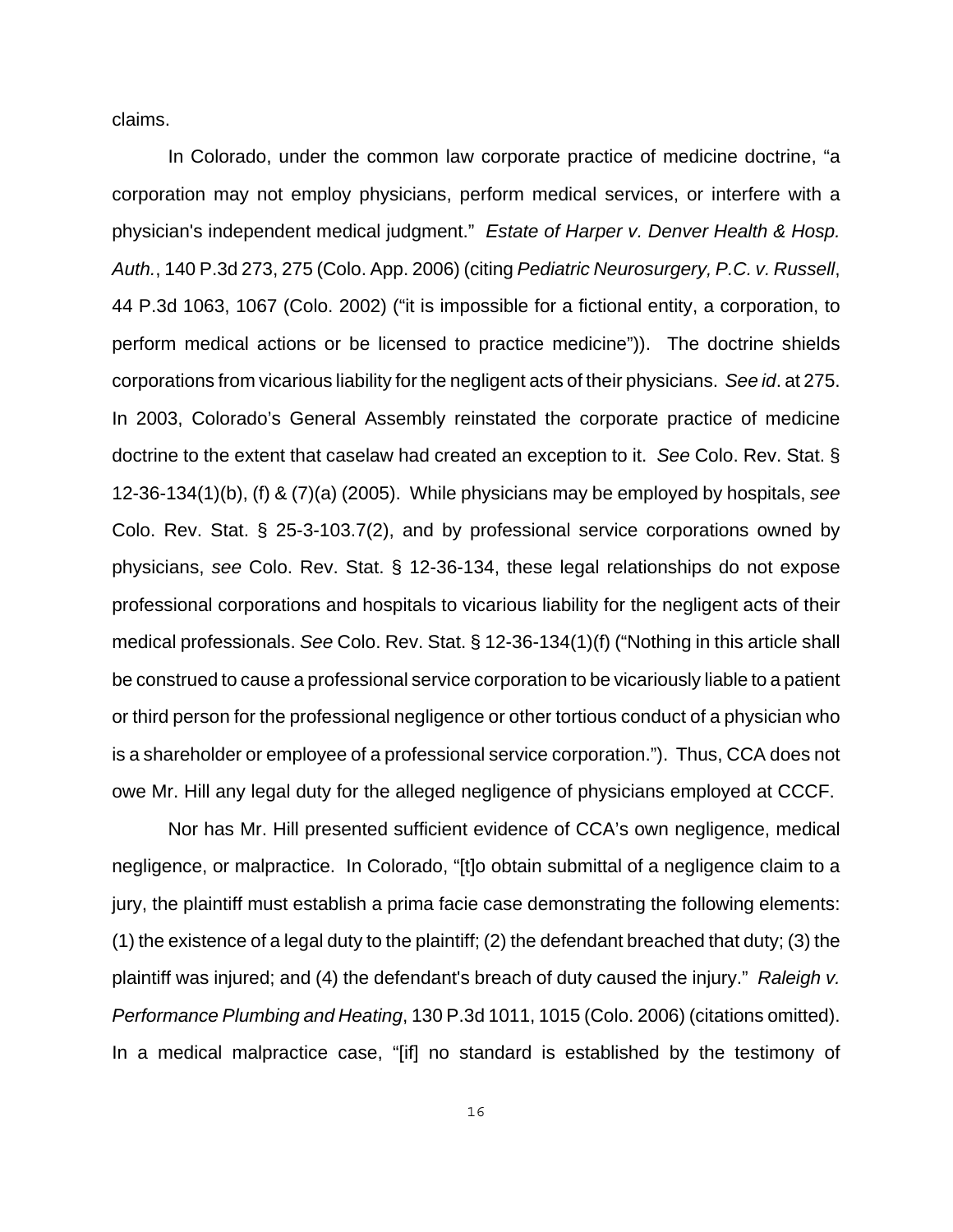physicians, there is no standard for the determination of the ultimate question of the physician's negligence." *Smith v. Curran*, 28 Colo. App. 358, 472 P.2d 769 (1970). While there are fact situations which would be easily understood by a jury without the aid of expert evidence, this case does not fall into that category, and Mr. Hill has not provided any expert evidence of medical negligence or malpractice. Mr. Hill has further failed to provide sufficient evidence that CCA caused any injury to him. The evidence before the court demonstrates that Mr. Hill was provided continuous and adequate medical care throughout the time period alleged in the SAC. As Mr. Hill has not presented sufficient evidence on the elements of a negligence, medical negligence, or malpractice claim, summary judgment is properly granted on his Claims Three and Four.

## 3. Claim Six for Intentional Infliction of Emotional Distress

In his sixth claim for relief, Mr. Hill alleges intentional infliction of emotional distress based on the medical treatment he received at CCCF. (*See* SAC (doc. # 13) at p. 16 of 16 ¶ 7). The elements of the tort of intentional infliction of emotional distress are: (1) the defendant engaged in extreme and outrageous conduct; (2) the defendant engaged in the conduct recklessly or with the intent of causing the plaintiff severe emotional distress; and (3) the plaintiff incurred severe emotional distress which was caused by the defendant's conduct. *Culpepper v. Pearl Street Bldg., Inc.*, 877 P.2d 877, 882 (Colo. 1994) (citing CJI-Civ 3d 23:1). *See also Coors Brewing Co. v. Floyd*, 978 P.2d 663, 665 (Colo. 1999) (describing this tort as "intentional infliction of emotional distress by outrageous conduct"). While many plaintiffs believe that defendants' conduct has been outrageous, the tort of intentional infliction of emotional distress is extremely limited. "Outrageous conduct" is defined as conduct that is "so outrageous in character and so extreme in degree as to go beyond all possible bounds of decency and to be regarded as atrocious and utterly intolerable in a civilized community." *Culpepper*, 877 P.2d at 882 (quoting *Destefano v.*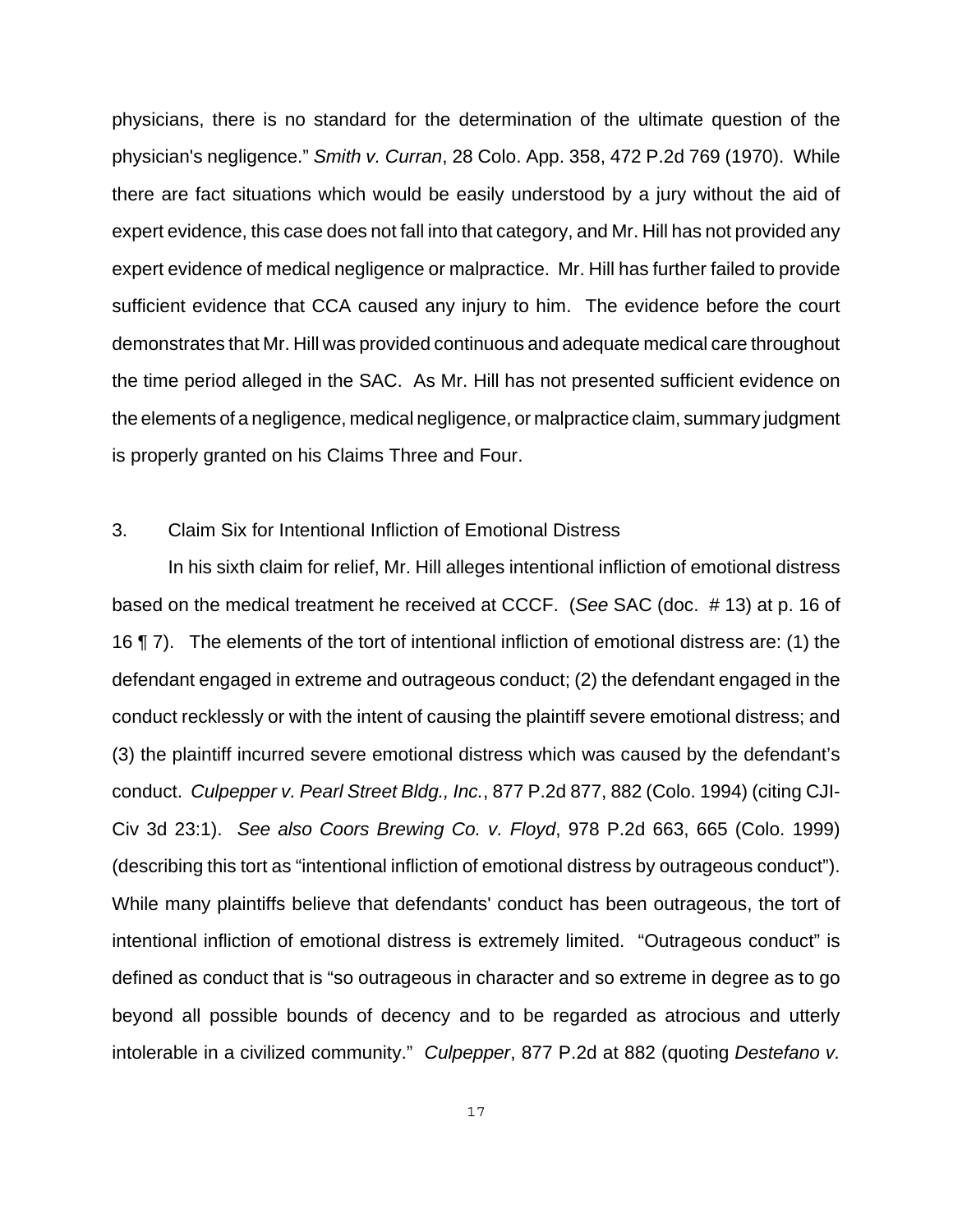*Grabrian*, 763 P.2d 275, 286 (Colo. 1988)). *See also Riske v. King Soopers*, 366 F.3d 1085, 1089 (10th Cir. 2004) (same) (internal quotation marks and citations omitted).

A person acts with intent to cause severe emotional distress when he engages in conduct with the purpose of causing severe emotional distress to another person, or he knows that his conduct is certain or substantially certain to have that result. A person acts recklessly in causing severe emotional distress in another if, at the time of the conduct, he knew or reasonably should have known that there was a substantial probability that his conduct would cause severe emotional distress to the other person.

### *Culpepper*, 877 P.2d at 882 (citation omitted).

Although the question whether conduct is outrageous is generally one of fact to be determined by a jury, the trial court is initially responsible for determining whether reasonable persons could differ on the question. *English v. Griffith*, 99 P. 3d 90, 93 (Colo. App. 2004) (citation omitted). "Where it is clear to the court that the conduct complained of cannot be considered as rising to the egregious standard required, a claim for outrageous conduct is properly dismissed." *Shackelford v. Courtesy Ford, Inc.*, 96 F. Supp. 2d 1140, 1146 (D. Colo. 2000).

Mr. Hill argues that his claim for intentional infliction of emotional distress is supported by his Exhibits 1-J, 1-C, 1-K, 1-L, and 1-M (doc. # 137 at pp. 12, 19-21, 23 of 26). (*See* doc. # 137 at pp. 6-7 of 26). Exhibit 1-C reflects that during a return examination on February 16, 2006, Dr. Shinn found another area that was bleeding, in a different location than the original cyst, that was diagnosed as a possible anal fistula. (*See* doc. # 137 at p. 12 of 26; CCA's Exhibit A-2 (doc. # 108-3 at p. 3 of 5 ¶ 6)). Dr. Servis performed a second surgery on March 23, 2006 and excised the new problem area of the sinus track. (*See* CCA's Exhibit A-2 (doc. # 108-3 at p. 3 of 5 ¶ 7); CCA's Exhibit A-6 (doc. # 108-7 at pp. 2-3 of 3)). At a return examination on June 19, 2006, Dr. Shinn determined that Mr. Hill's wound "had healed nicely." (*See* CCA's Exhibit A-2 (doc. # 108-3 at pp. 3-4 of 5 ¶ 8); CCA's Exhibit A-7 (doc. # 108-8 at p. 2 of 2); *see also* Mr. Hill's Exhibit 1-H (doc. # 137 at p. 17 of 26)).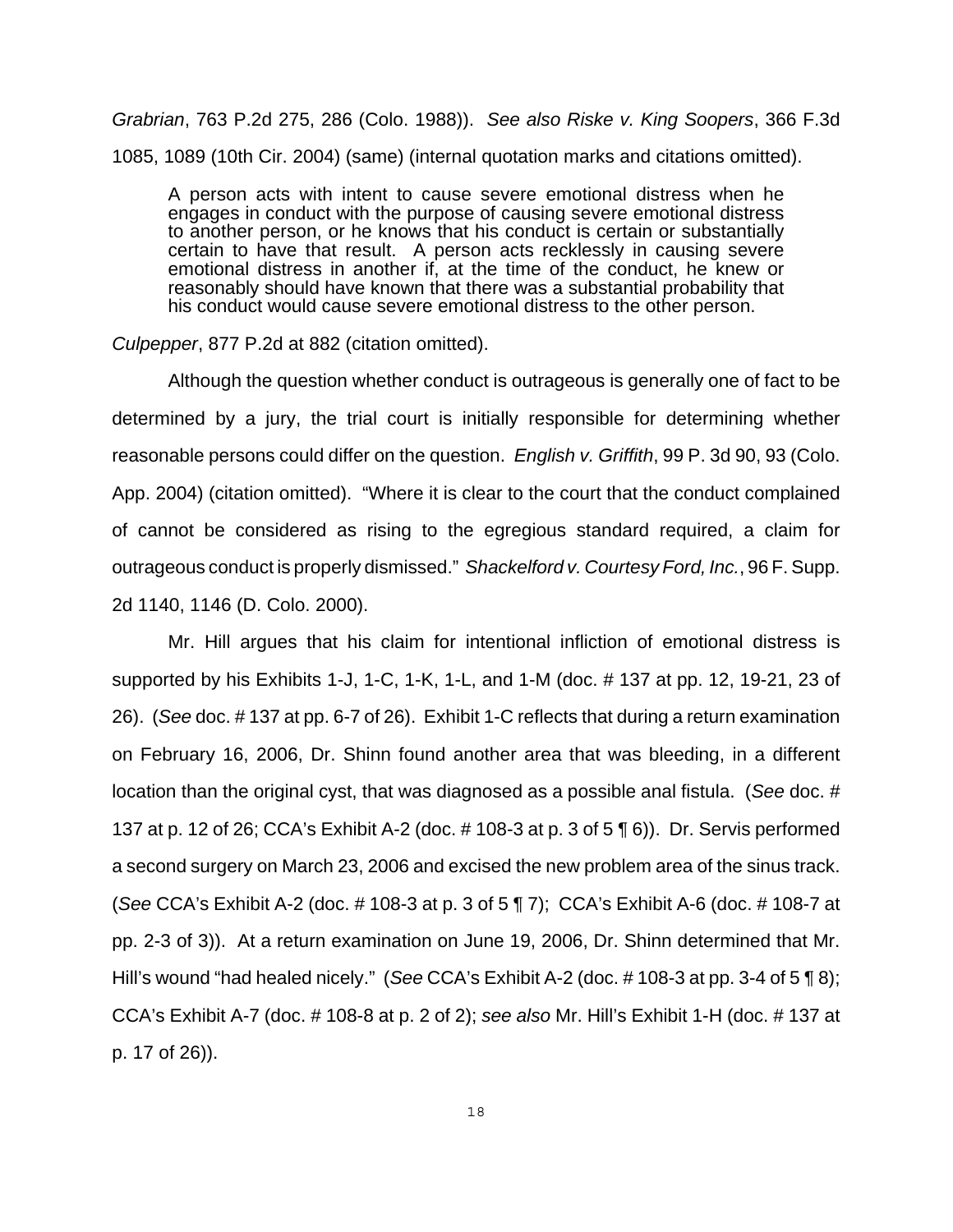Mr. Hill's Exhibit 1-J notes that on August 3, 2006 he was denied a requested office visit without indicating the nature of his request. Exhibit 1-K merely reflects a prescription for pain medication. Exhibit 1-M reflects that Mr. Hill reported a history of cysts upon intake at CCCF. The medical record shows that based upon examinations and a surgical consultation in May, June, and July of 2005, it was determined that the pilonidal cyst did not require immediate surgery, Mr. Hill was prescribed an antibiotic, and surgery was ultimately performed on November 10, 2005. (*See* doc. # 137 at pp. 19-21, 23 of 26). Mr. Hill's exhibits do not support his claim that CCA engaged in intentional infliction of emotional distress. Mr. Hill fails to describe specific acts by CCA entitling him to relief and fails to explain how his general allegations establish the essential elements of a claim for outrageous conduct. *See Houston v. Mile High Adventist Academy*, 872 F. Supp. 829, 835 (D. Colo. 1994) (allegations could not sustain a claim for outrageous conduct). As Mr. Hill has not demonstrated that any conduct attributable to CCA rises to the level of extreme and outrageous conduct, summary judgment is properly entered on Claim Six. $6$ 

### Accordingly,

IT IS RECOMMENDED that Defendant Corrections Corporation of America's ("CCA's") Motion for Summary Judgment (filed February 20, 2009) (doc. # 108) be GRANTED and judgment on the Second Amended Complaint (doc. # 13) be entered in favor of Defendants CCA and "Executive Director of CCA," with each party to pay his or its own costs, and attorney fees.

 $6$  To the extent that Mr. Hill is suing "the Executive Director of CCA" for the same violations of state law, the court would apply the same analysis and make the same recommendation to grant summary judgment on the state law claims.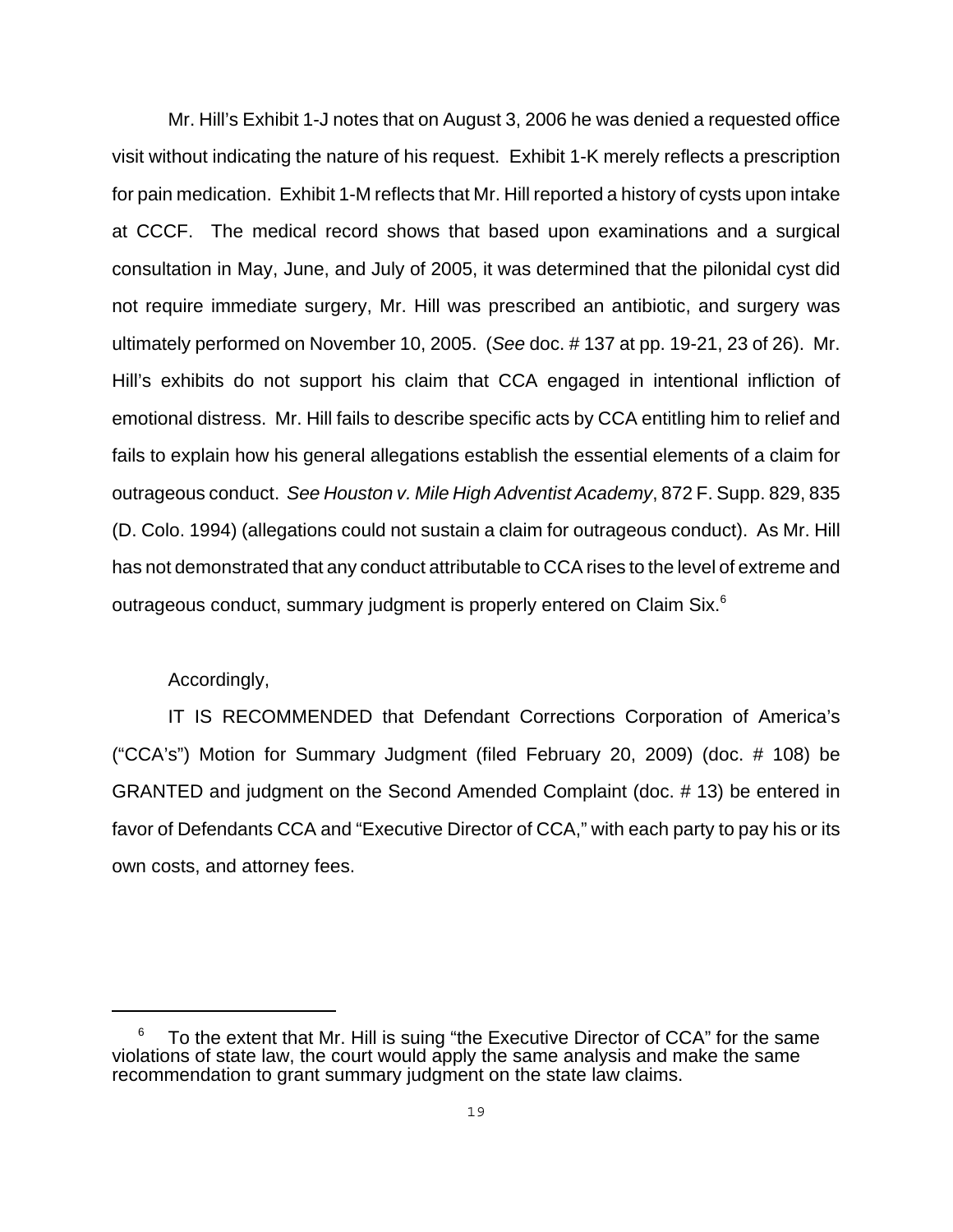#### **Advisement to the Parties**

Within ten days after service of a copy of the Recommendation, any party may serve and file written objections to the Magistrate Judge's proposed findings and recommendations with the Clerk of the United States District Court for the District of Colorado. 28 U.S.C. § 636(b)(1); Fed. R. Civ. P. 72(b); *In re Griego*, 64 F.3d 580, 583 (10th Cir. 1995). A general objection that does not put the District Court on notice of the basis for the objection will not preserve the objection for *de novo* review. "[A] party's objections to the magistrate judge's report and recommendation must be both timely and specific to preserve an issue for de novo review by the district court or for appellate review." *United States v. One Parcel of Real Property Known As 2121 East 30th Street, Tulsa, Oklahoma*, 73 F.3d 1057, 1060 (10th Cir. 1996). Failure to make timely objections may bar *de novo* review by the District Judge of the Magistrate Judge's proposed findings and recommendations and will result in a waiver of the right to appeal from a judgment of the district court based on the proposed findings and recommendations of the magistrate judge. *See Vega v. Suthers*, 195 F.3d 573, 579-80 (10th Cir. 1999) (District Court's decision to review a Magistrate Judge's recommendation *de novo* despite the lack of an objection does not preclude application of the "firm waiver rule"); *One Parcel of Real Property*, 73 F.3d at 1059-60 (a party's objections to the Magistrate Judge's report and recommendation must be both timely and specific to preserve an issue for *de novo* review by the District Court or for appellate review); *International Surplus Lines Insurance Co. v. Wyoming Coal Refining Systems, Inc*., 52 F.3d 901, 904 (10th Cir. 1995) (by failing to object to certain portions of the Magistrate Judge's order, cross-claimant had waived its right to appeal those portions of the ruling); *Ayala v. United States*, 980 F.2d 1342, 1352 (10th Cir. 1992) (by their failure to file objections, plaintiffs waived their right to appeal the Magistrate Judge's ruling). *But see, Morales-Fernandez v. INS*, 418 F.3d 1116, 1122 (10th Cir. 2005) (firm waiver rule does not apply when the interests of justice require review).